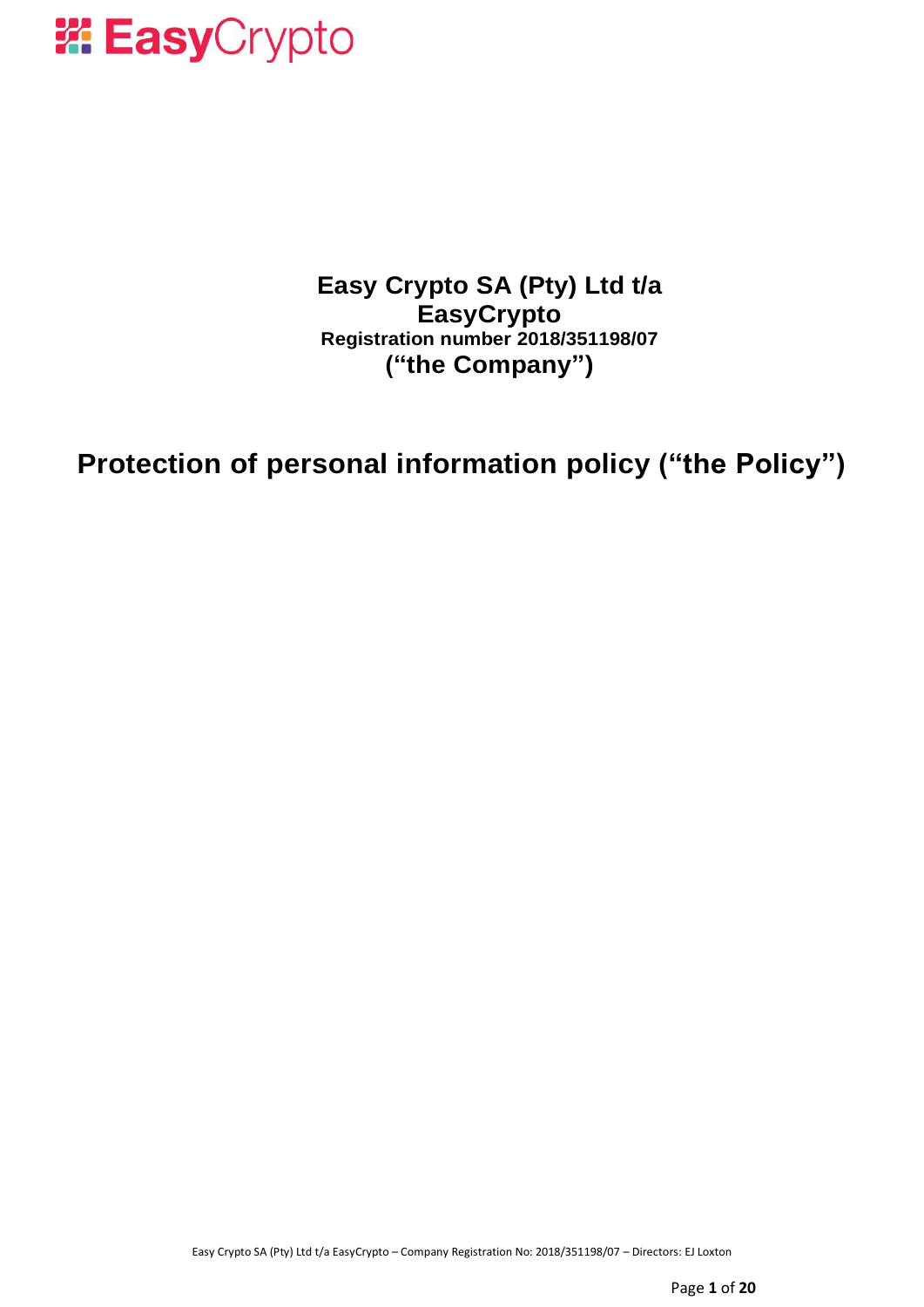# **Easy**Crypto

# **1. Policy approval and information**

| Policy owner                                   |                                                          | Board of directors |                      |              |               |
|------------------------------------------------|----------------------------------------------------------|--------------------|----------------------|--------------|---------------|
| Policy type                                    |                                                          | Compliance         |                      |              |               |
| Policy drafter                                 |                                                          | Gigi Vorlaufer     |                      |              |               |
| Policy reviewer                                |                                                          | Earle John Loxton  |                      |              |               |
| Policy creation date (1 <sup>st</sup> version) |                                                          | May 2021           |                      |              |               |
| Policy review date (this version)              |                                                          | May 2021           |                      |              |               |
| Approver's signature                           |                                                          |                    |                      |              |               |
| Approved by (this version)                     |                                                          | Earle John Loxton  |                      |              |               |
| Adopted by (this version)                      |                                                          | Board of directors |                      |              |               |
| Approval date (this version)                   |                                                          |                    |                      |              |               |
| Approval date (1 <sup>st</sup> version)        |                                                          |                    |                      |              |               |
| Version number                                 |                                                          | V01.04             |                      |              |               |
| Summary of policy history                      |                                                          |                    |                      |              |               |
| Version number                                 | Drafted/adapted/reviewed<br><u>by</u>                    |                    | Creation/review date | Approved by  | Approval date |
| V <sub>01.01</sub>                             | Nooriah<br>Kirsten<br>(generic<br>draft)                 |                    | September 2019       | N/A          | N/A           |
| V <sub>01.02</sub>                             | Vorlaufer<br>Gigi<br>(minor<br>changes to generic draft) |                    | November 2020        | N/A          | N/A           |
| V01.03                                         | Gigi Vorlaufer (separated<br>from retention policy)      |                    | April 2021           | N/A          | N/A           |
| V01.04                                         | Gigi Vorlaufer (adapted for<br>the Company)              |                    | May 2021             | Earle Loxton |               |
|                                                |                                                          |                    |                      |              |               |
|                                                |                                                          |                    |                      |              |               |

## **2. Protection of personal information**

## **2.1. Purpose and scope**

The Protection of personal information policy is prescribed in terms of the Protection of Personal Information Act 4 of 2014 (the POPIA), as amended or substituted from time to time. The right to privacy is an integral human right, recognised and protected in the South African Constitution and in the POPIA. The POPIA aims to promote the protection of privacy, through providing guiding principles that are intended to be applied to the processing of personal information, in a context-sensitive way.

**The Company is a crypto assets service provider (CASP). It has voluntarily applied the obligations applicable to accountable institutions (AIs), in terms of the Financial Intelligence Centre Act 38 of 2001 (the FICA), through the Financial Sector Regulation Act 9 of 2017 (the FSRA), because it is a CASP, and it wants to proactively implement a risk-based approach to mitigate the risk of the Company being used for money laundering and/or terrorist financing. It is an employer, and must adhere to the related employment, labour, health and safety, and taxation, legislation.** Through the providing of these services, the Company is necessarily involved in collecting, using, and disclosing certain aspects of the personal information of its clients, employees, and other stakeholders. As a responsible party, the Company must comply with the POPIA. The POPIA requires the Company to inform its clients about the way their personal information is used, disclosed, and destroyed.

Easy Crypto SA (Pty) Ltd t/a EasyCrypto – Company Registration No: 2018/351198/07 – Directors: EJ Loxton A person's right to privacy entails having control over their personal information and being able to conduct their affairs relatively free from unwanted intrusions. Given the importance of privacy, the Company is committed to effectively managing personal information, in accordance with the POPIA. The Company is committed to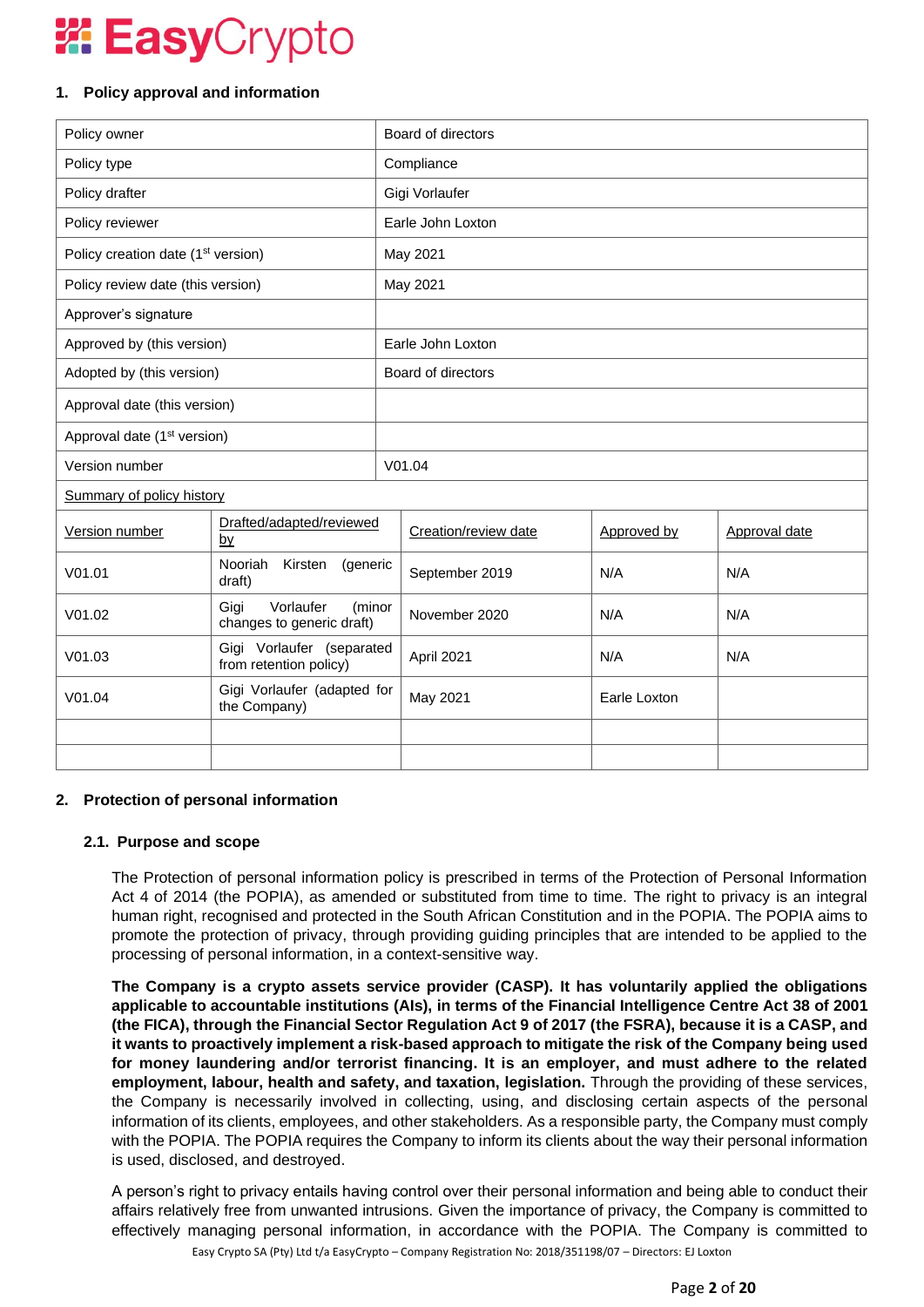

protecting the privacy of its clients and ensuring that their personal information is used appropriately, transparently, securely, and in accordance with applicable laws. The Policy sets out the way the Company deals with its clients' personal information, and stipulates the purpose for which the information is used, and how it is used. The Policy is made available on the company website [\(https://www.dcx10.com/home\)](https://www.dcx10.com/home), or by request, from the Company head office.

The purpose of this Policy is to:

- 2.1.1.protect the Company from the compliance risks associated with the protection of personal information, which includes:
	- breaches of confidentiality
	- reputational damage

2.1.2.demonstrate the Company's commitment to protecting the privacy rights of data subjects:

- through stating desired behaviour, and directing compliance with the provisions of the POPIA, and best practice
- by cultivating a culture that recognises privacy as a valuable human right
- by developing, and implementing, internal controls for the purpose of managing the compliance risk associated with the protection of personal information
- by creating business practices that will provide reasonable assurance that the rights of data subjects are protected, and balanced, with the legitimate business needs of the Company
- by assigning specific duties and responsibilities to control owners, including the appointment of an information officer, and where necessary, deputy information officers, to protect the interests of the Company, and data subjects
- by raising awareness, through training, and providing guidance to, individuals, who process personal information, so that they can act confidently, and consistently.

## **2.2. Legislative framework**

The reference to legislation, subordinate legislation, and supervision documents, includes amendments made from time to time.

- Financial Sector Regulation Act 9 of 2017 (the FSRA)
- Conduct of Financial Institutions Bill (the COFI Bill)
- Protection of Personal Information Act 4 of 2014 (the POPIA)
- Promotion of Access to Information Act 2 of 2000 (the PAIA)
- Financial Intelligence Centre Act 38 of 2001 (the FICA)
- Income Tax Act 58 of 1962
- Exchange Control Regulations, as published by the South African Reserve Bank
- Constitution of the Republic of South Africa, 1996 (the Constitution)
- Employment, labour, health and safety, and taxation, legislation.

## **2.3. Definitions**

- 2.3.1. **Biometrics** means a technique of personal identification that is based on physical, physiological, or behavioural, characterisation, including blood typing, fingerprinting, DNA analysis, retinal scanning, and voice recognition
- 2.3.2. **Child** means a natural person under the age of 18 years, who is not legally competent, without the assistance of a competent person, to take any action, or decision, in respect of any matter concerning himself, or herself
- 2.3.3. **Competent person** means any person, who is legally competent to consent to any action, or decision, being taken in respect of any matter concerning a child (i.e. the child's legal guardian)
- 2.3.4. **Consent** means any voluntary, specific, and informed, expression of will, in terms of which permission is given for the processing of personal information

#### 2.3.5. **Data subject** means the person to whom **personal information** relates

Easy Crypto SA (Pty) Ltd t/a EasyCrypto – Company Registration No: 2018/351198/07 – Directors: EJ Loxton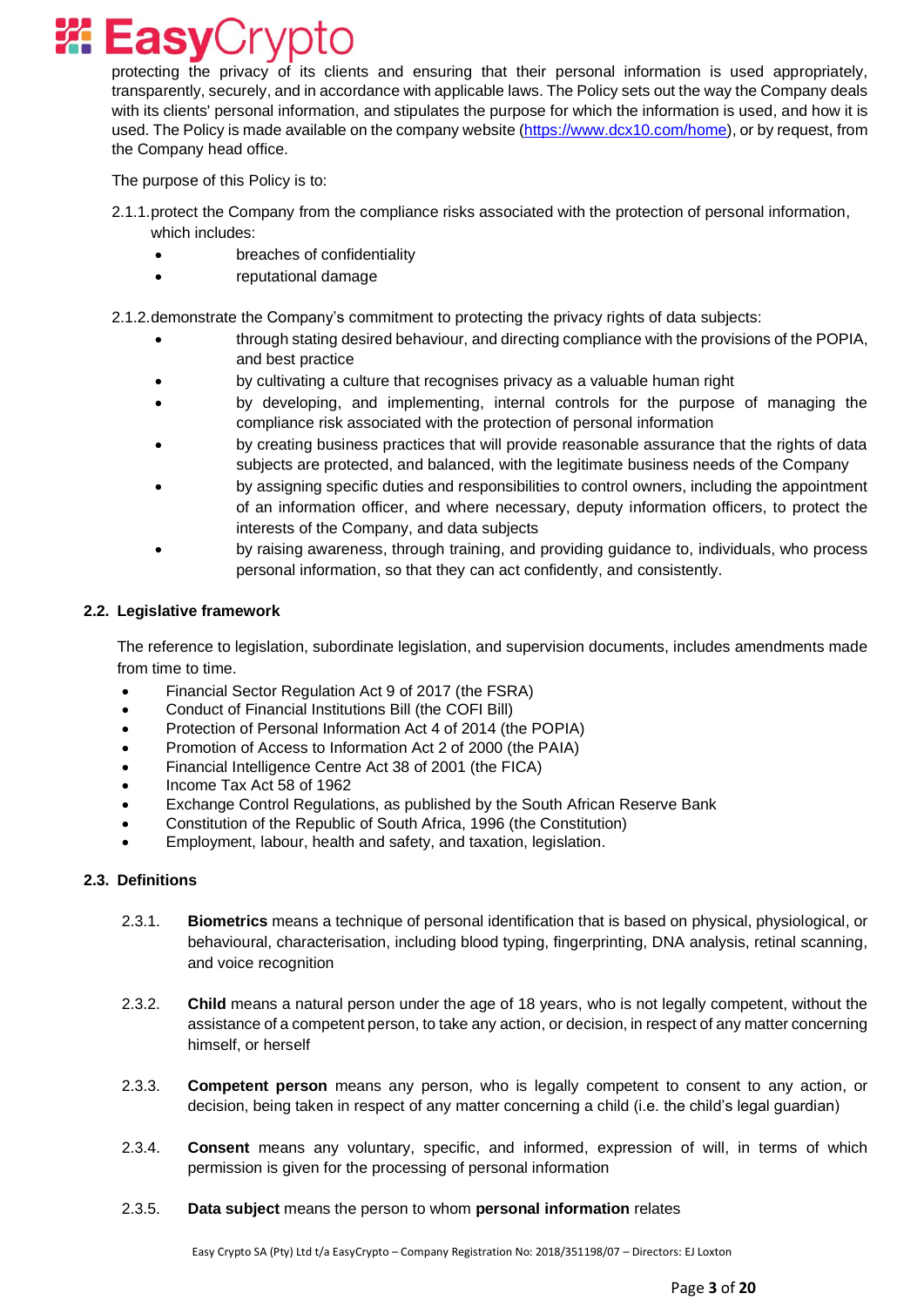

- 2.3.6. **De-identify** and **de-identified**, in relation to personal information of a **data subject**, means to delete any information that:
	- identifies the data subject
	- can be used, or manipulated, by a reasonably foreseeable method, to identify the data subject
	- can be linked by a reasonably foreseeable method, to other information that identifies the data subject
- 2.3.7. **Direct marketing** means to approach a data subject, either in person, or by mail, or electronic communication, for the direct, or indirect, purpose of:
	- promoting, or offering, to supply, in the ordinary course of business, any goods, or services, to the data subject
	- requesting the data subject to make a donation of any kind, for any reason
- 2.3.8. **Electronic communication** means any text, voice, sound, or image, message, sent over an electronic communications network, which is stored in the network, or in the recipient's terminal equipment, until it is collected by the recipient
- 2.3.9. **Filing system** means any structured set of personal information, whether centralised, decentralised, or dispersed, on a functional, or geographical, basis, which is accessible according to specific criteria
- 2.3.10. **Head of a private body** means:
	- in the case of a natural person, that natural person, or any person duly authorised by that natural person
	- in the case of a partnership, any partner of the partnership, or any person duly authorised by the partnership
	- in the case of a **juristic person**:
		- o the **chief executive officer**, or equivalent officer, of the juristic person, **or any person duly authorised by that officer**
		- $\circ$  the person who is acting as such, or any person duly authorised by such acting person
- 2.3.11. **Information matching programme** means the comparison, whether manually, or by means of any electronic, or other, device, of any document that contains personal information about ten (10), or more, data subjects, with one (1), or more, documents that contain personal information of ten (10), or more, data subjects, for the purpose of producing, or verifying, information that may be used for the purpose of taking any action in regard to an identifiable data subject
- 2.3.12. **Information officer** of, or in relation to, a:
	- **public body**, means an information officer, or deputy information officer, as contemplated in terms of section 1 or 17 of the **PAIA**
	- **private body**, means the **head of a private body**, as contemplated in section 1 of the PAIA
- 2.3.13. **Operator** means a person who **processes** personal information for a **responsible party**, in terms of a contract, or mandate, without coming under the direct authority of that party
- 2.3.14. **Person** means a natural person, or a juristic person
- 2.3.15. **Personal information** means information about an identifiable, living, natural person, and where it is applicable, an identifiable, existing juristic person, including, but not limited to:
	- information about the race, gender, sex, pregnancy, marital status, national, ethnic, or social, origin, colour, sexual orientation, age, physical, or mental, health, well-being, disability, religion, conscience, belief, culture, language, and birth, of the person
	- information relating to the education, or the medical, financial, criminal, or employment history, of the person
	- any identifying number, symbol, e-mail address, physical address, telephone number, location information, online identifier, or other particular assignment, to the person
	- the biometric information of the person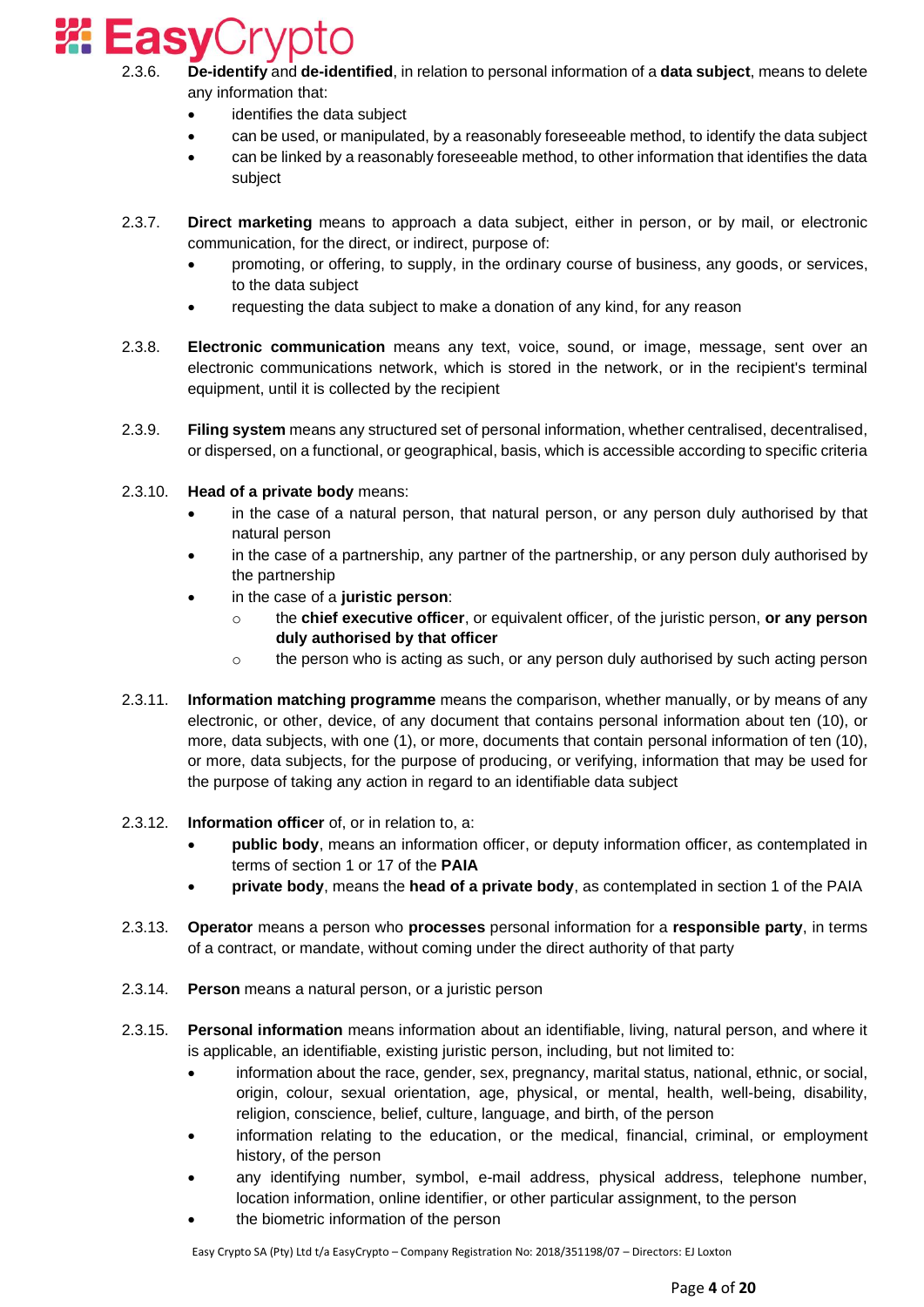

- the personal opinions, views, or preferences, of the person
- correspondence sent by the person that is implicitly, or explicitly, of a private, or confidential, nature, or further correspondence that would reveal the contents of the original correspondence
- the views, or opinions, of another individual, about the person
- the name of the person, if it appears with other personal information about the person, or if the disclosure of the name itself, would reveal information about the person
- 2.3.16. **Private body** means:
	- a natural person who carries, or has carried on, any trade, business, or profession, but only in the capacity as a natural person
	- a partnership, which carries, or has carried on, any trade, business, or profession
	- any former, or existing, **juristic person, but excludes a public body**
- 2.3.17. **Processing** means any operation, or activity, or any set of operations, whether, or not, by automatic means, about personal information, including:
	- the collection, receipt, recording, organisation, collation, storage, updating, or modification, retrieval, alteration, consultation, or use
	- dissemination by means of transmission, distribution, or making available, in any other form
	- merging, linking, and restriction, degradation, erasure, or destruction, of information
- 2.3.18. **Public body** means:
	- any department of state, or administration, in the national, or provincial, sphere of government, or any municipality, in the local sphere of government
	- any other functionary, or institution, when:
		- o exercising a power, or performing a duty, in terms of the Constitution, or a provincial constitution
		- $\circ$  exercising a public power, or performing a public function, in terms of any legislation
- 2.3.19. **Public record** means a record that is accessible in the public domain, and which is in the possession of, or under the control of, a public body, whether, or not, it was created by that public body
- 2.3.20. **Record** means any recorded information:
	- regardless of form, or medium, including:
		- o writing on any material
		- o information produced, recorded, or stored, by means of any tape-recorder, computer equipment, whether hardware, or software, or both, or other device, and any material subsequently derived from information produced, recorded, or stored
		- $\circ$  label, marking, or other writing that identifies, or describes, anything of which it forms part, or to which it is attached, by any means
		- o book, map, plan, graph, or drawing
		- o photograph, film, negative, tape, or other device, in which one (1), or more, visual images are embodied, to be capable, with, or without, the aid of some other equipment, of being reproduced
	- in the possession, or under the control of, a responsible party
	- whether, or not, it was created by a responsible party
	- regardless of when it came into existence
- 2.3.21. **Regulator** means the Information Regulator, established in terms of section 39 of the POPIA
- 2.3.22. **Re-identify** and **re-identified**, in relation to personal information of a data subject, means to resurrect any information that has been de-identified, that:
	- identifies the data subiect
	- can be used, or manipulated, by a reasonably foreseeable method, to identify the data subject
	- can be linked by a reasonably foreseeable method to other information that identifies the data subject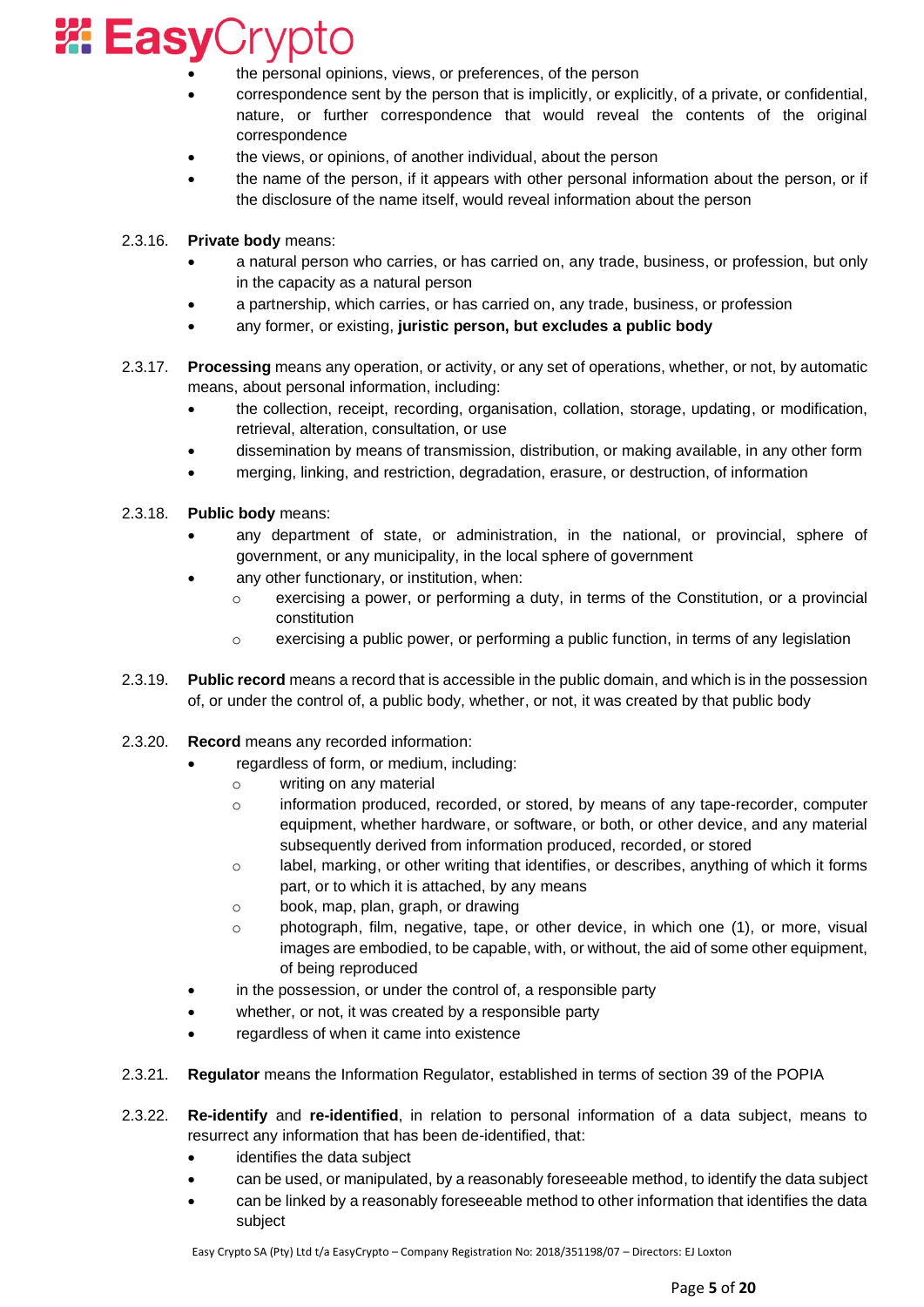

- 2.3.23. **Responsible party** means a public, or private body, or any other person, which, alone, or in conjunction with others, determines the purpose of, and means for, processing personal information
- 2.3.24. **Restriction** means to withhold from circulation, use, or publication, any personal information that forms part of a filing system, but not to delete, or destroy, the information
- 2.3.25. **Special personal information** means personal information, as referred to in section 26 of the POPIA:
	- religious, or philosophical, beliefs, race, or ethnic origin, trade union membership, political persuasion, health, or sex life, or biometric information, of a data subject
		- criminal behaviour of a data subject, to the extent that the information relates to:
			- o alleged commission by a data subject of any offence
			- $\circ$  proceedings about any offence allegedly committed by a data subject, or the disposal of those proceedings
- 2.3.26. **Unique identifier** means any identifier that is assigned to a data subject, and is used by a responsible party, for the purposes of the operations of that responsible party, and that uniquely identifies that data subject, for that responsible party.

# **2.4. Lawful processing of personal information**

- 2.4.1. The Company, as the responsible party, or as the operator, MUST adhere to the 8 conditions for the lawful processing of personal information:
	- Condition 1: Accountability
	- Condition 2: Processing limitation
	- Condition 3: Purpose specification
	- Condition 4: Further processing limitation
	- Condition 5: Information quality
	- Condition 6: Openness
	- Condition 7: Security safeguards
	- Condition 8: Data subject participation

## **2.5. Condition 1: Accountability – responsible party to ensure conditions for lawful processing**

- 2.5.1. The Company, as the responsible party, must ensure that it complies with the conditions, and the measures that give effect to the conditions, when it determines the purpose of processing, how it processes, and during the processing.
- 2.5.2. Where the Company is acting as the operator, the responsible party must ensure that the Company complies with the relevant conditions, and the measures that give effect to the conditions, when it determines the purpose of processing, how it processes, and during the processing.

## **2.6. Condition 2: Processing limitation – lawfulness of processing**

2.6.1. The Company MUST only process personal information lawfully, and reasonably, in a way that does not infringe the privacy of the data subject.

## **2.7. Condition 2: Processing limitation - minimality**

- 2.7.1. The Company may only process personal information that is adequate, relevant, and not excessive, based on the purpose for processing that information.
- Easy Crypto SA (Pty) Ltd t/a EasyCrypto Company Registration No: 2018/351198/07 Directors: EJ Loxton 2.7.2. The Company collects, and processes, data subjects' personal information in terms of several other laws, associated with the functions performed by the Company, including the FICA. As an AI, in terms of the FICA, the Company obtains personal information of potential, and existing, clients, to perform initial, and ongoing, customer due diligence processes. This includes establishing, and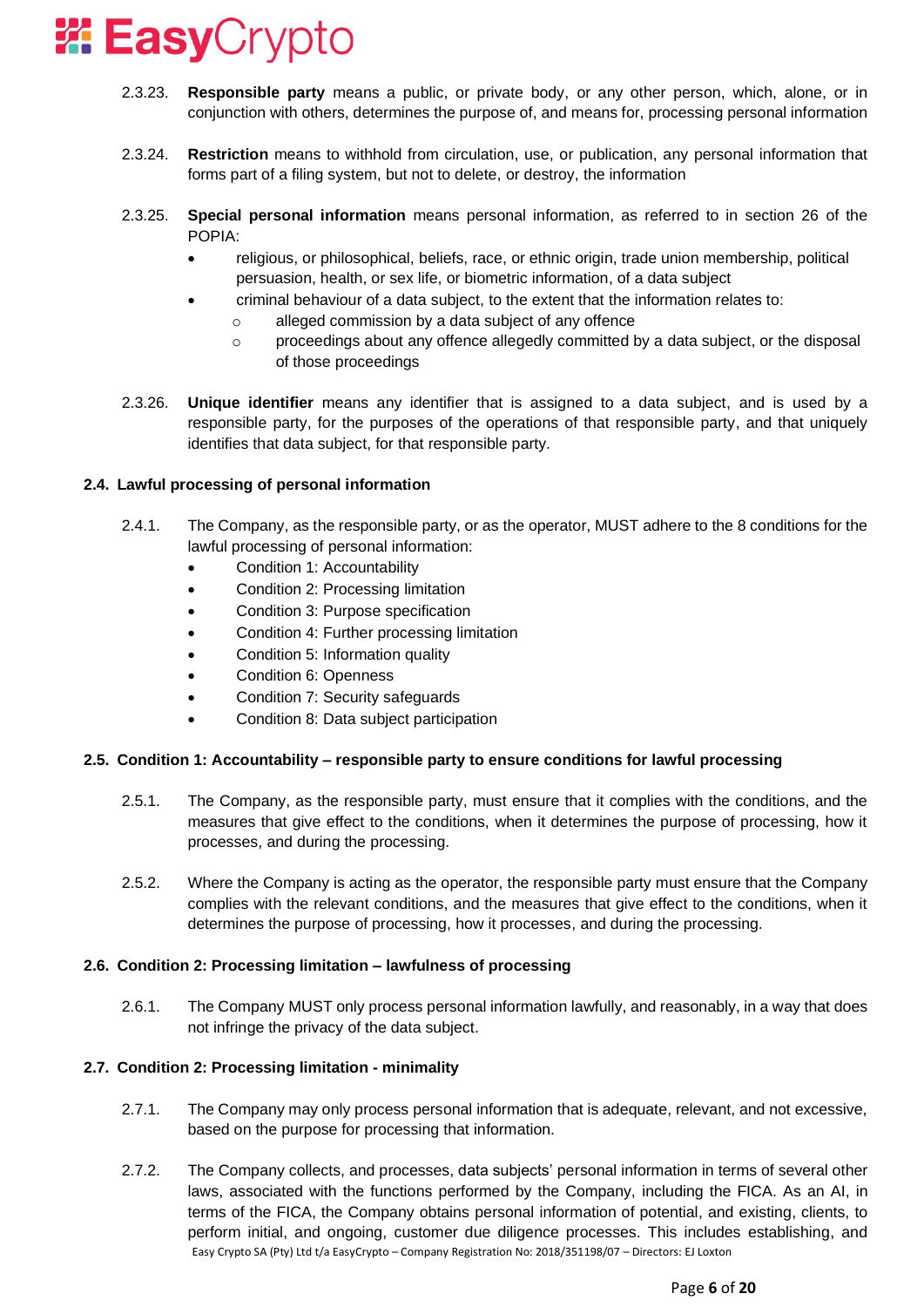

verifying, the identity of the potential, and existing, client, the beneficial owners, and other persons associated with the business relationship, and includes performing screening searches, to determine the riskiness of the client, and the overall business relationship. The type of information depends on the purpose for which it is collected, and will be processed for that purpose only. Wherever possible, the Company will inform the client about the information required, and the information deemed optional.

- 2.7.3. Employees of the Company are also data subjects, and the Company collects personal information of potential and existing employees, in terms of other laws, including employment laws.
- 2.7.4. Examples of personal information that the Company collects from data subjects includes:
	- Identity number, passport number, date of birth, nationality, full name physical and postal addresses, marital status, income tax number, number of dependants, race, gender
	- Description of residence, business, assets, liabilities, financial information, banking details
	- Qualifications, education, employment history, criminal history, credit history
	- Any other information required by the Company, its product suppliers, third party service providers
- 2.7.5. The Company also collects and processes clients' personal information for marketing purposes, to ensure that our financial products and services remain relevant to our clients and potential clients.
- 2.7.6. From the effective date of the regulations to the POPIA, if the Company wants to engage in direct marketing, it must use the prescribed Form 4, as contained in the regulations, to apply for the consent of a data subject, for processing personal information for the purpose of direct marketing.
- 2.7.7. The Company aims to have agreements in place with all product suppliers, financial services providers (FSPs), and third-party service suppliers, to ensure a mutual understanding regarding the protection of clients' personal information. The Company's product suppliers will be subject to the same regulations, as applicable to the Company, in terms of the protection of clients' personal information.

## **2.8. Condition 2: Processing limitation – consent, justification, and objection**

- 2.8.1. The Company MAY ONLY process personal information IF the:
	- **data subject**, or a competent person (only where the data subject is a child), **consents to the processing**. For example, consent is obtained from clients during the introductory appointment stage of the business relationship
	- processing is necessary to carry out actions for the conclusion, or performance, of a **contract to which the data subject is party**. For example, to conduct the customer due diligence process
	- processing **complies with an obligation imposed by law on the responsible party**. For example, as required by the FICA, employment related legislation, tax related legislation
	- processing **protects a legitimate interest of the data subject**. For example, it is in the client's best interest, to provide them with an applicable, and beneficial, financial product, or financial service
	- processing is necessary for **pursuing the legitimate interests of the Company, or thirdparties, to whom the information is supplied**. For example, to provide the Company's clients with financial products, or financial services, the Company, its product suppliers, its service providers, and other relevant third parties, require certain personal information from the clients, to make an expert decision about the unique, and specific, financial product, or financial service, required.
- 2.8.2. The Company must classify all the personal information processed, according to the reasons for which personal information is processed, to ensure that it only processes personal information for permitted reasons, and to identify the instances where the data subject may object to the processing of their personal information.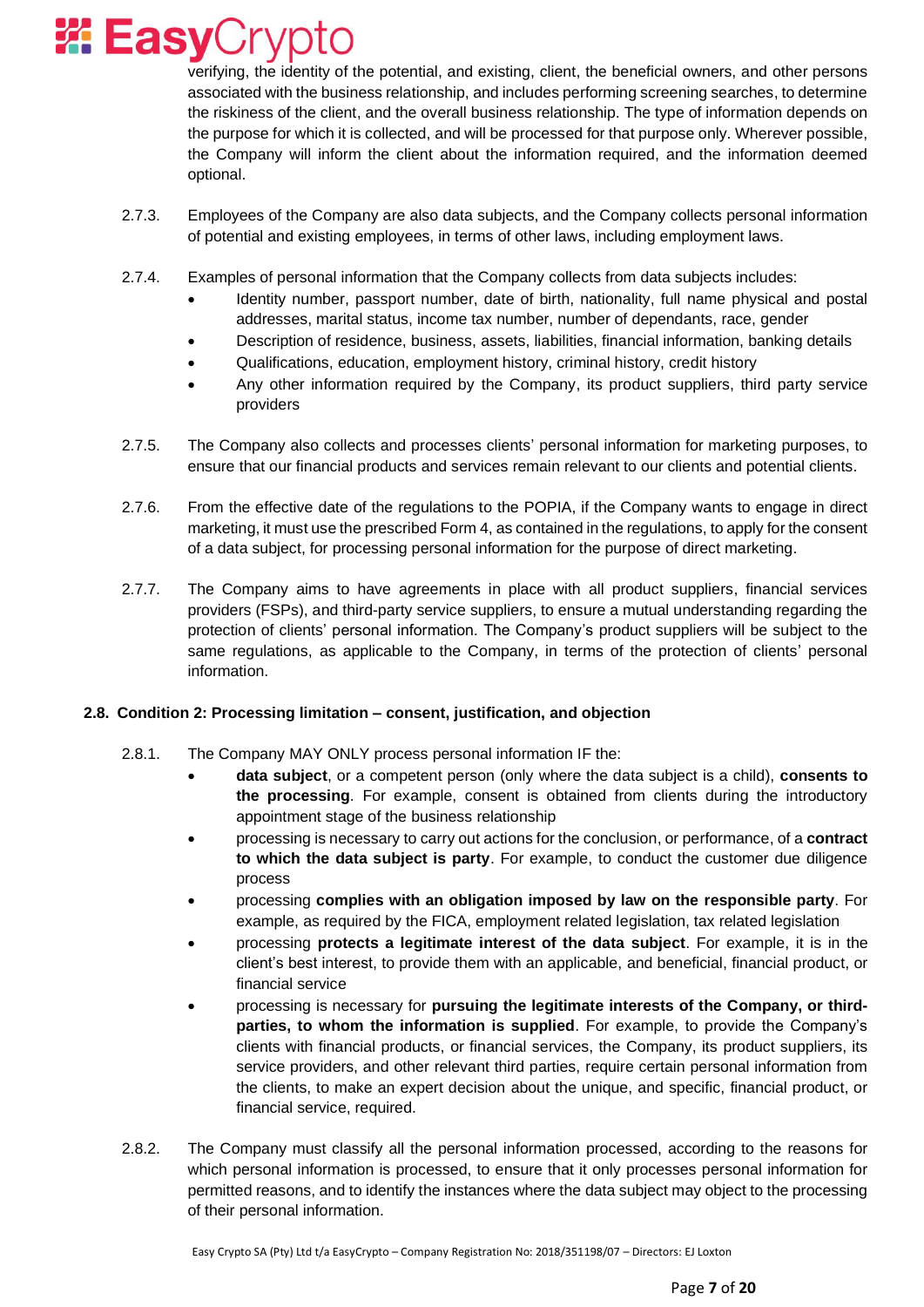

- 2.8.3. If the Company identifies that it is processing personal information for a reason that is not a permitted reason, it must take corrective action.
- 2.8.4. The Company, as the responsible party, MUST have proof of the data subject's consent, where consent is required.
- 2.8.5. Where the Company is acting as the operator, the responsible party MUST ensure that it provides the Company with the proof of the data subject's consent, where consent is required.
- 2.8.6. Where the data subject's consent for processing their personal information is required, the Company MUST allow the data subject to withdraw their consent, at any time, as long as the lawfulness of the processing before the withdrawal of consent, or the processing, where consent is not required, will not be affected by the withdrawal of consent.
- 2.8.7. If a data subject objects to the processing of their personal information (using the prescribed Form 1, and on reasonable grounds relating to their situation), where the reason for the processing:
	- protects a legitimate interest of the data subject
	- processing is necessary for the proper performance of a public law duty by a public body
	- processing is necessary for pursuing the legitimate interests of the responsible party
	- processing is necessary for pursuing the legitimate interests of a third party to whom the information is supplied,

the Company MUST STOP processing the data subject's related personal information, UNLESS:

- legislation provides for the processing
- processing is for purposes of direct marketing that is not by means of unsolicited electronic communications.

## **2.9. Condition 2: Processing limitation – collection directly from data subject**

- 2.9.1. The Company MUST collect personal information directly from the data subject, except if:
	- information is contained in, or derived from, a public record, or has deliberately been made public by the data subject
	- **data subject, or a competent person (only where the data subject is a child), consents to the collection of the information from another source**
	- **collection of the information from another source would not prejudice a legitimate interest of the data subject**
	- collection of the information from another source is necessary:
		- o to avoid prejudice to the maintenance of the law by any public body, including the prevention, detection, investigation, prosecution, and punishment, of offences
		- o **to comply with an obligation imposed by law**, or to enforce legislation about the collection of revenue (in terms of the South African Revenue Service Act)
		- $\circ$  for the conduct of proceedings in any court, or tribunal, which have commenced, or are reasonably contemplated
		- o in the interests of national security
		- $\circ$  to maintain the legitimate interests of the responsible party
		- $\circ$  to maintain the legitimate interests of a third party to whom the information is supplied
	- **compliance would prejudice a lawful purpose of the collection**
	- **compliance is not reasonably practicable in the circumstances of the case**.

## **2.10. Condition 3: Purpose specification - collection for specific purpose**

2.10.1. The Company MUST only collect personal information of data subjects for the specific, explicitly defined, and lawful, purpose, based on the relevant function, or activity, of the Company, where it is the responsible party, or based on the relevant function, or activity of the responsible party, where the Company is acting as the operator.

## **2.11. Condition 3: Purpose specification - retention and restriction of records**

Easy Crypto SA (Pty) Ltd t/a EasyCrypto – Company Registration No: 2018/351198/07 – Directors: EJ Loxton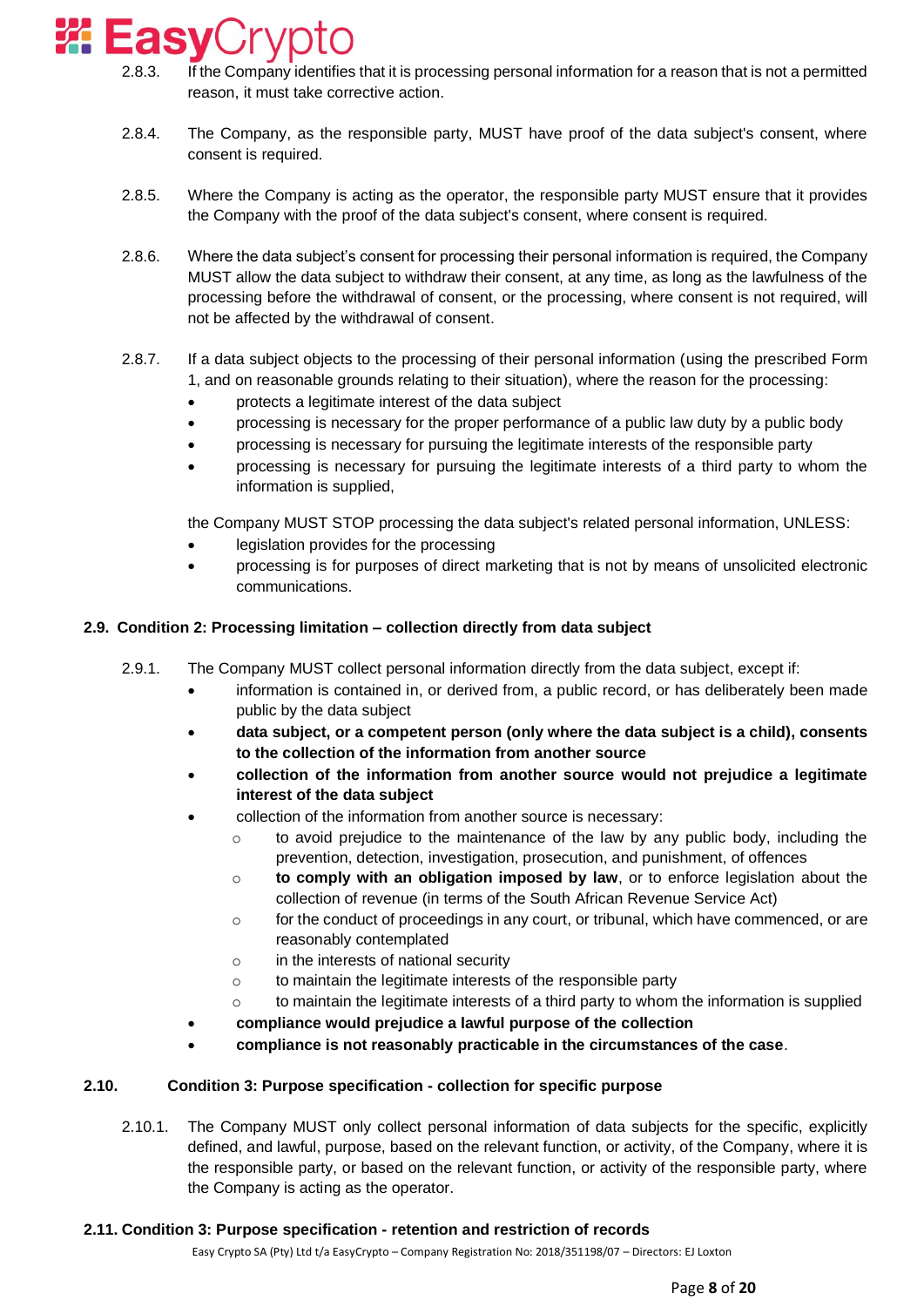

- 2.11.1. The Company MUST NOT retain records of personal information for any longer than is necessary for achieving the purpose for which the information was collected, or subsequently processed, UNLESS:
	- retention of the record is required, or authorised, by law
	- the responsible party reasonably requires the record for lawful purposes, related to its functions, or activities
	- retention of the record is required by a contract between the parties thereto
	- the data subject, or a competent person (only where the data subject is a child), consents to the retention of the record.
- 2.11.2. The Company MUST determine, and should document, in the **Retention of documents policy** (forming part of this Policy), the maximum document retention timeframes necessary for achieving the purpose for which the information was collected, or subsequently processed.
- 2.11.3. The Company MAY retain records of personal information for longer than is necessary for achieving the purpose for which the information was collected, or subsequently processed, FOR historical, statistical, or research, purposes, IF the responsible party has established appropriate safeguards against the records being used for any other purposes.
- 2.11.4. Where the Company is acting as the responsible party, and retains records of personal information for longer than is necessary for achieving the purpose for which the information was collected, or subsequently processed, FOR historical, statistical, or research, purposes, it MUST establish appropriate safeguards against the records being used for any other purposes.
- 2.11.5. Where the Company is acting as the operator, and retains records of personal information for longer than is necessary for achieving the purpose for which the information was collected, or subsequently processed, FOR historical, statistical, or research, purposes, the responsible party must ensure that it establishes, and provides the Company with, appropriate safeguards against the records being used for any other purposes.
- 2.11.6. Where the Company, as the responsible party, or acting as the operator, has used a record of personal information of a data subject to decide about the data subject, IT MUST:
	- retain the record for the period, as may be required, or prescribed, by law, or a code of conduct
	- if there is no law, or code of conduct, prescribing a retention period, retain the record for a period that will afford the data subject a reasonable opportunity, taking all considerations about the use of the personal information into account, to request access to the record.
- 2.11.7. The Company, as the responsible party, MUST destroy, or delete, a record of personal information, or de-identify it, as soon as reasonably practicable after the Company is no longer authorised to retain the record.
- 2.11.8. Where the Company acts as the operator, on behalf of the responsible party, the responsible party must ensure that the Company is instructed to destroy, or delete, a record of personal information, or de-identify it, as soon as reasonably practicable after the responsible party is no longer authorised to retain the record.
- 2.11.9. When the Company destructs, or deletes, a record of personal information, IT MUST be done in a way that prevents its reconstruction in an intelligible form.
- 2.11.10. The Company, as the responsible party, MUST restrict processing of personal information, IF:
	- its accuracy is contested by the data subject, for long enough to enable the Company to verify the accuracy of the information
	- the Company no longer needs the personal information to achieve the purpose for which the information was collected, or subsequently processed, but it MUST be maintained for purposes of proof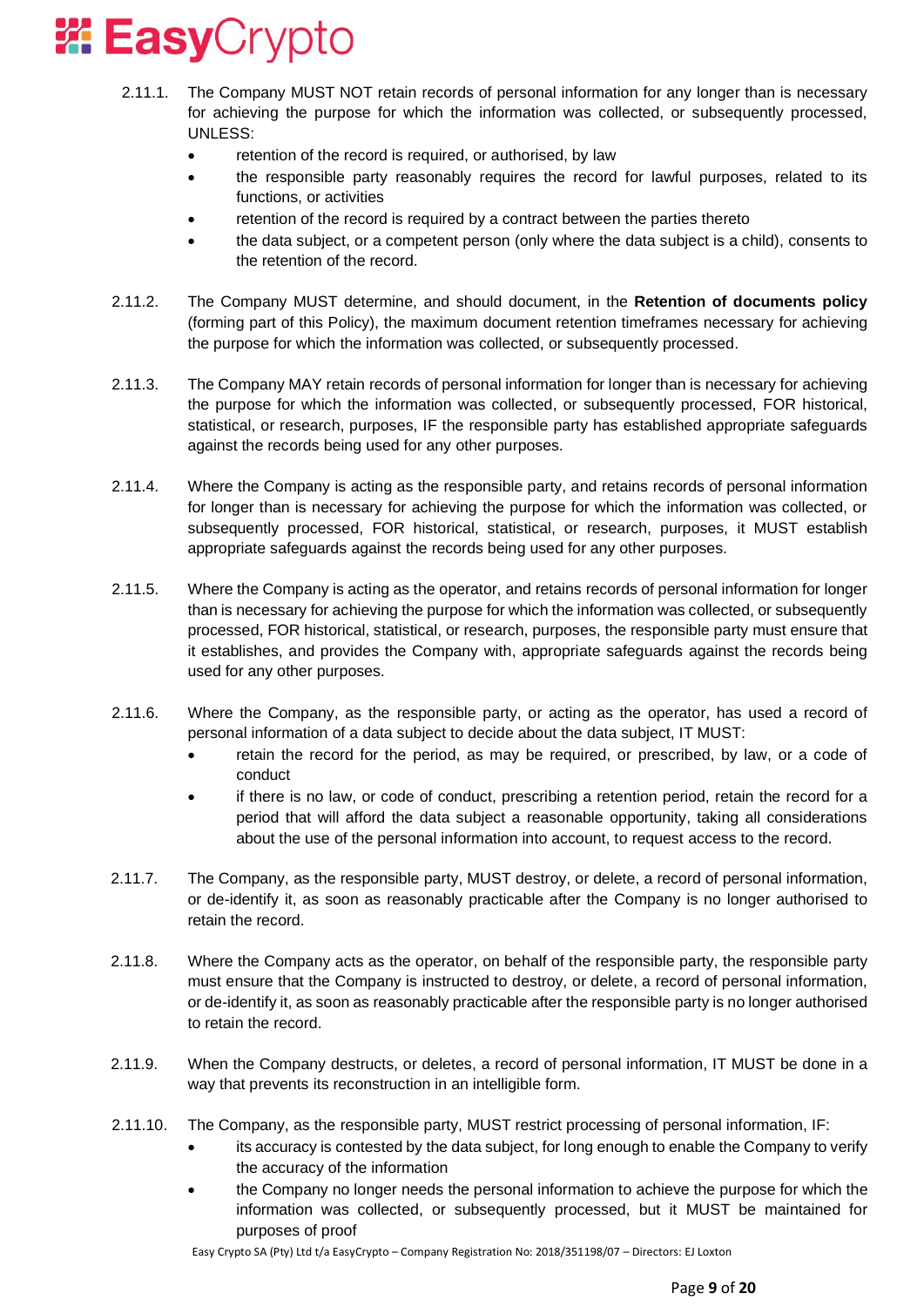

- the processing is unlawful, and the data subject opposes its destruction, or deletion, and requests the restriction of its use
- the data subject requests to transmit the personal data into another automated processing system.
- 2.11.11. Where the Company is acting as the operator, the responsible party must ensure that the Company restricts the processing of personal information, when required.
- 2.11.12. Where processing of personal information is restricted, the Company MUST ONLY process the personal information (except for storage):
	- for purposes of proof
	- with the data subject's consent, or a competent person (only where the data subject is a child)
	- for the protection of the rights of another person
	- if the processing is in the public interest
- 2.11.13. Where processing of personal information is restricted, and the Company is the responsible party, the Company MUST inform the data subject BEFORE lifting the restriction on processing.
- 2.11.14. Where processing of personal information is restricted, and the Company is acting as the operator, the responsible party MUST inform the data subject BEFORE lifting the restriction on processing.

# **2.12. Condition 4: Further processing limitation - further processing to be compatible with purpose of collection**

- 2.12.1. Where the Company performs further processing of personal information, it MUST be according to, or compatible with, the specific, explicitly defined, and lawful, purpose for which it was collected, which relates to a function, or activity, of the Company, where it is the responsible party, or relates to a function, or activity of the responsible party, where the Company is acting as the operator, on behalf of the responsible party.
- 2.12.2. Where the Company is the responsible party, IT MUST assess whether further processing is compatible with the purpose of collection, by considering the:
	- relationship between the purpose of the intended further processing, and the purpose for which the information was collected
	- nature of the information concerned
	- consequences of the intended further processing for the data subject
	- way the information was collected
	- contractual rights, and obligations, between the parties.
- 2.12.3. Where the Company is acting as the operator, the responsible party must ensure that the Company considers the required aspects, when it assesses whether further processing is compatible with the purpose of collection.
- 2.12.4. When the Company is assessing whether further processing is compatible with the purpose of collection, it may consider the following aspects to be compatible:
	- the data subject, or a competent person (only where the data subject is a child), consents to the further processing of the information
	- the information is available in, or derived from, a public record, or has deliberately been made public by the data subject
	- further processing is necessary:
		- $\circ$  to avoid prejudice to the maintenance of the law, by any public body, including the prevention, detection, investigation, prosecution, and punishment, of offences
		- $\circ$  to comply with an obligation imposed by law, or to enforce legislation about the collection of revenue (in terms of the South African Revenue Service Act)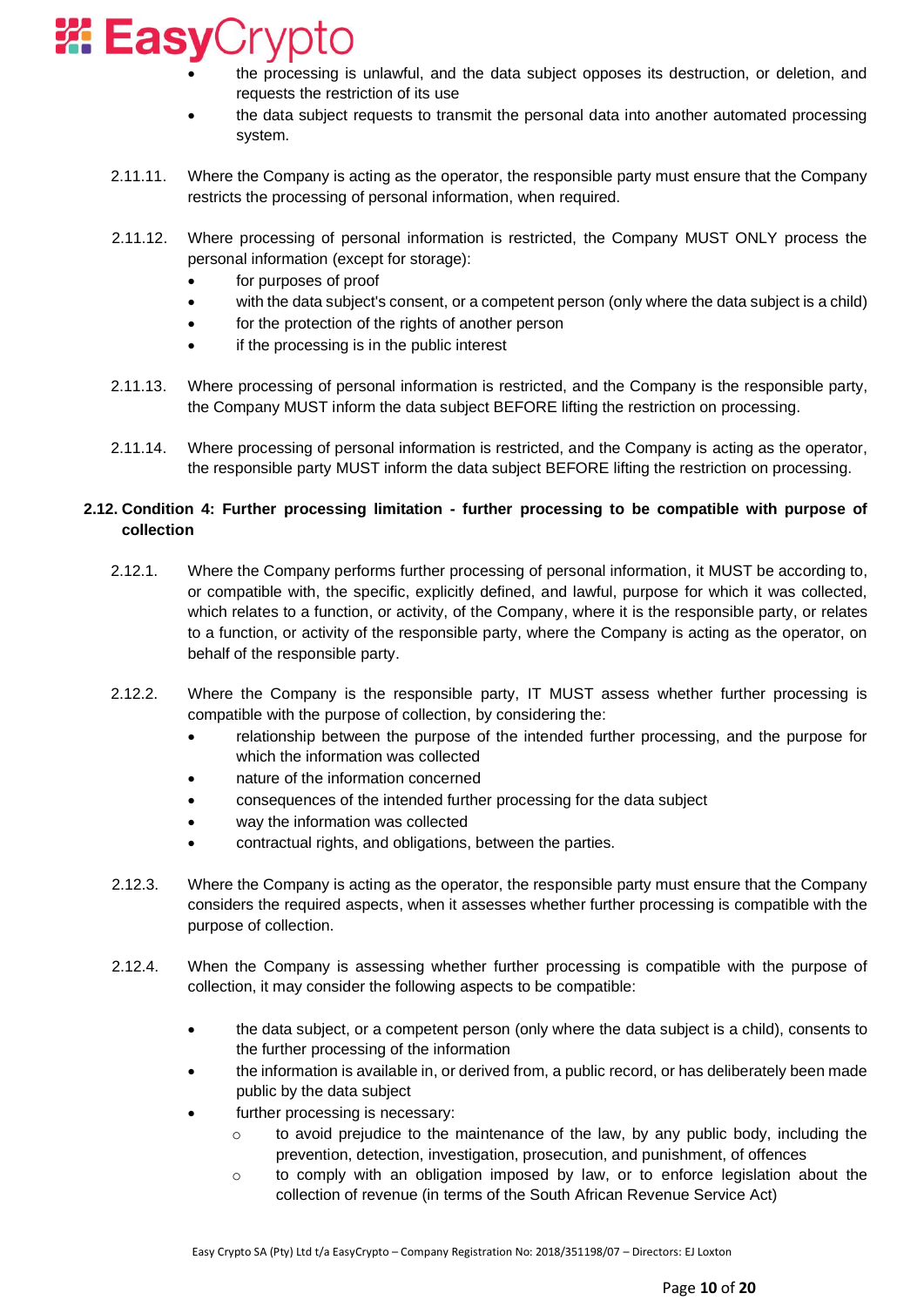

- for the conduct of proceedings in a court, or tribunal, which have commenced, or are reasonably contemplated
- o in the interests of national security
- the further processing of the information is necessary to prevent, or mitigate, a serious, and imminent, threat to:
	- o public health, or public safety
	- o the life, or health, of the data subject, or another individual
- the information is used for historical, statistical, or research, purposes, and the responsible party ensures that the further processing is carried out solely for those purposes, and will not be published in an identifiable form
- the further processing of the information is according to an exemption granted by the Regulator.

## **2.13. Condition 5: Information quality - quality of information**

- 2.13.1. The Company, as the responsible party, MUST take reasonably practicable steps to ensure that the personal information is complete, accurate, not misleading, and updated, where necessary, based on the purpose for which the personal information is collected, or further processed.
- 2.13.2. Where the Company is acting as the operator, the responsible party must ensure that the Company takes reasonably practicable steps to ensure that the personal information is complete, accurate, not misleading, and updated, where necessary, based on the purpose for which the personal information is collected, or further processed.

## **2.14. Condition 6: Openness – Documentation**

- 2.14.1. The Company, as the responsible party, MUST maintain the documents of all processing operations that it is responsible for, and which information must be included in the PAIA manual, relating to the:
	- purpose of the processing
	- description of the categories of data subjects, and of the information, or categories of information, relating thereto
	- recipients, or categories of recipients, to whom the personal information may be supplied
	- planned transborder flows of personal information
	- general description, allowing a preliminary assessment of the suitability of the information security measures to be implemented by the Company, to ensure the confidentiality, integrity, and availability, of the information that is to be processed.
- 2.14.2. The Company MUST update its PAIA manual, to include the required information for protecting personal information, and publish the updated manual, as required.
- 2.14.3. Where the Company is acting as the operator, the responsible party must ensure that the Company maintains the required documents of all processing operations that it is responsible for.

#### **2.15. Condition 6: Openness – notification to data subject when collecting personal information**

- 2.15.1. The Company, as the responsible party, MUST ensure that the data subject is aware of the:
	- information that is collected
	- source from which the information is collected, where the information is not collected directly from the data subject
	- name, and address, of the Company, as the responsible party
	- purpose for collecting the information
	- fact that the information they supply is either voluntary, or mandatory
	- consequences of failing to provide the information
	- law authorising, or requiring, the collecting of the information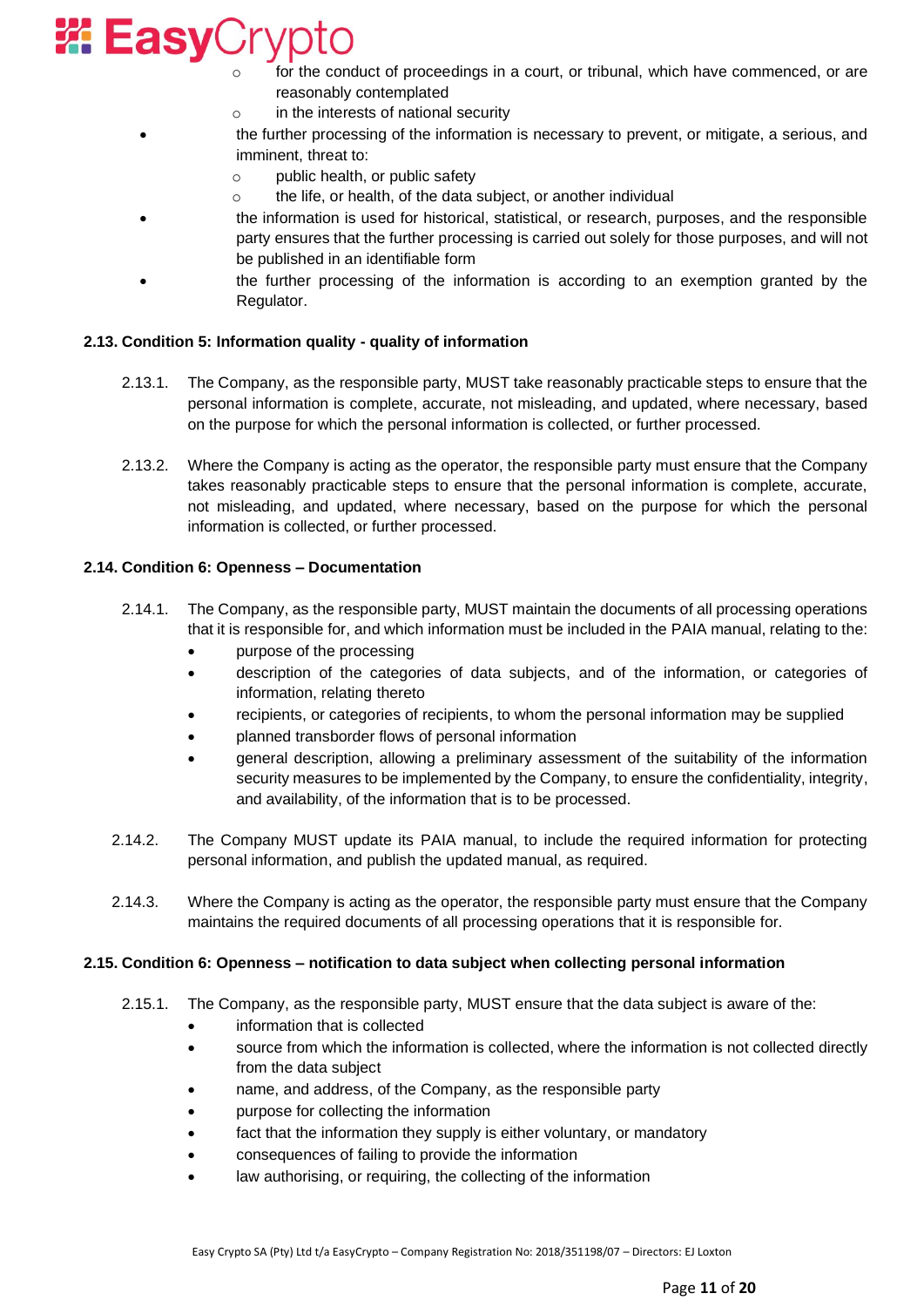

- fact that, where applicable, the Company, as the responsible party, intends to transfer the information to a third country, or international organisation, and the level of protection afforded to the information by that third country, or international organisation
- other relevant information, which is necessary, in the specific circumstances in which the information is, or is not, to be processed, to enable processing, for the data subject, to be reasonable, such as:
	- o recipient, or category of recipients, of the information
	- o nature, or category, of the information
	- $\circ$  existence of the right of access to, and the right to rectify, the information collected
	- o existence of the right to object to the processing of personal information
	- o right to lodge a complaint to the Information Regulator, and the contact details of the Information Regulator
- 2.15.2. The Company, as the responsible party, MUST make the data subject aware of the required information, BEFORE the personal information is collected, IF it is collected directly from the data subject, UNLESS the data subject is already aware of the required information.
- 2.15.3. The Company, as the responsible party, MUST make the data subject aware of the required information, BEFORE the personal information is collected, or as soon as reasonably practicable after it has been collected, IF it is NOT collected directly from the data subject.
- 2.15.4. Where the Company, as the responsible party, has previously made the data subject aware of the required information, IT complies with the awareness requirement, for subsequent collection, from the data subject, of the same information, or information of the same kind, IF the purpose of collection of the information remains the same.
- 2.15.5. Where the Company is acting as the operator, the responsible party must ensure that the data subject is aware of the required information, within the prescribed timeframe.
- 2.15.6. The Company, as the responsible party, or acting as the operator, DOES NOT need to comply with the awareness requirement, IF:
	- data subject, or a competent person (only if the data subject is a child), consents to the noncompliance
	- non-compliance would not prejudice the legitimate interests of the data subject
	- non-compliance is necessary:
		- $\circ$  to avoid prejudice to the maintenance of the law, by a public body, including the prevention, detection, investigation, prosecution, and punishment, of offences
		- $\circ$  to comply with an obligation imposed by law, or to enforce legislation about the collection of revenue (in terms of the South African Revenue Service Act)
		- $\circ$  for the conduct of proceedings in a court, or tribunal, which have been commenced, or are reasonably contemplated
		- o in the interests of national security
	- compliance would prejudice a lawful purpose of the collection
	- compliance is not reasonably practicable in the circumstances of the case
	- information will:
		- o not be used in a form in which the data subject may be identified
		- o be used for historical, statistical, or research, purposes.
- 2.15.7. The Company collects, and further processes, information of clients, as data subjects, for functions, or activities, including, but not limited to:
	- Performing the initial, and ongoing, customer due diligence reviews, for the client, and other people involved in the business relationship
	- Providing financial products, or financial services to clients, carrying out the instructions, and transactions, related thereto
	- **Underwriting**
	- Assessing, and processing, claims
	- Easy Crypto SA (Pty) Ltd t/a EasyCrypto Company Registration No: 2018/351198/07 Directors: EJ Loxton • Confirming, verifying, and updating, information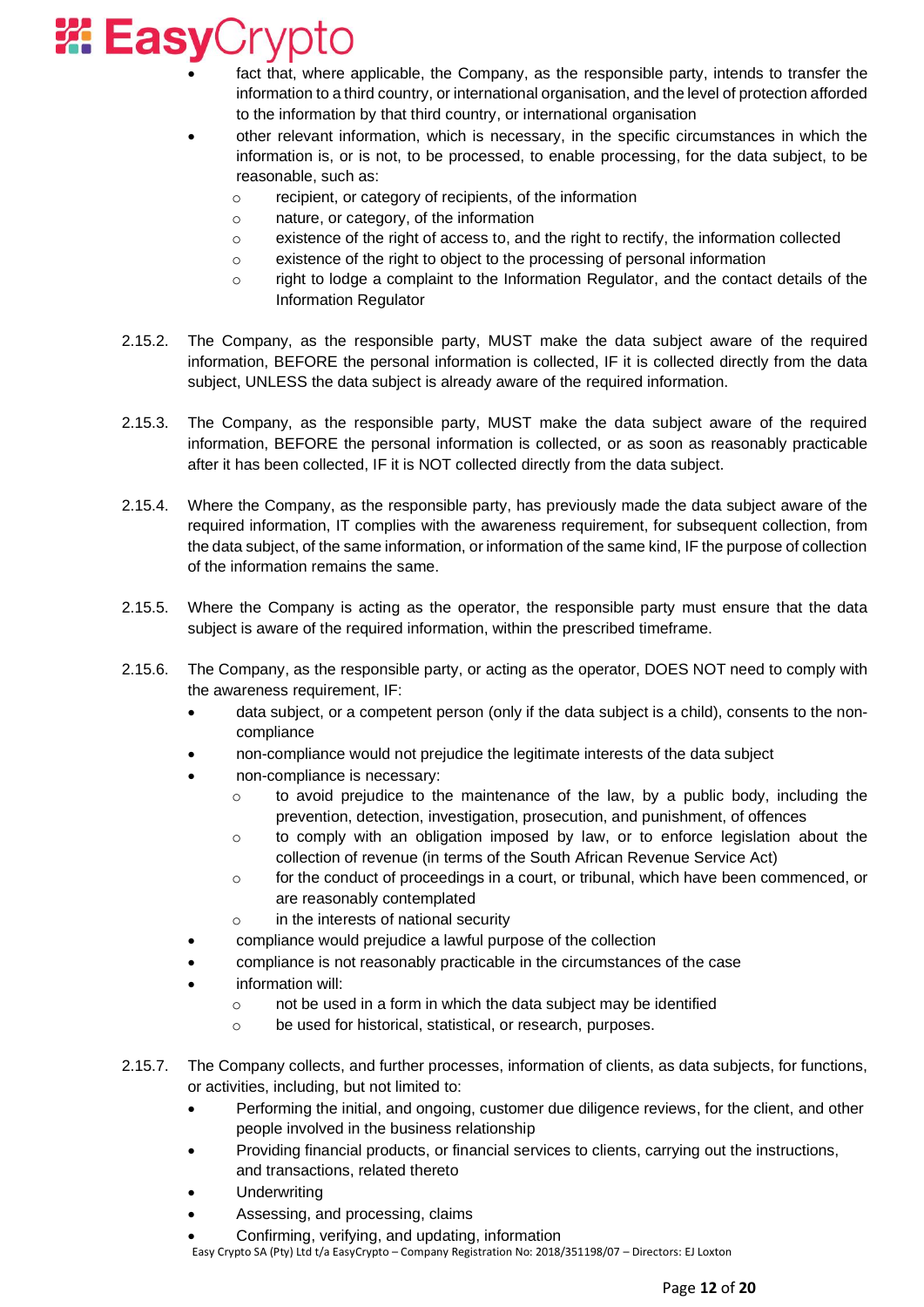

- Claims history
- Detecting, and preventing, fraud, crime, money laundering, or other unlawful activities
- Screening of United Nations lists
- Determining the riskiness of clients, other people involved in the business relationship, and the business relationship
- Conducting market, or client, satisfaction research
- Audit, and record keeping
- Legal proceedings
- Activities relating to maintaining, and improving, the business relationship
- Providing communication about the Company, its financial products, and financial services, and regulatory matters, which may affect clients
- Sharing information with relevant FSPs, product suppliers, and service suppliers, with whom we have business relationships, to process information on our behalf, or to those who provide services to us
- Complying with legal and regulatory requirements, or when it is otherwise allowed by law.
- 2.15.8. The Company collects, and further processes, information of employees, as data subjects, for functions, or activities, including, but not limited to:
	- Determining the fitness, and propriety, of the person
	- Confirming, verifying, and updating, information, including aspects such as qualifications, education, employment history, criminal history, credit history
	- Detecting, and preventing, fraud, crime, money laundering, or other unlawful activities
	- Legal proceedings
	- Audit, and record keeping
	- Sharing information with relevant FSPs, product suppliers, and service suppliers, with whom we have business relationships, to process information on our behalf, or to those who provide services to us
	- Complying with, legal and regulatory requirements, or when it is otherwise allowed by law.

# **2.16. Condition 7: Security safeguards - security measures on integrity and confidentiality of personal information**

- 2.16.1. The Company, as the responsible party, or acting as the operator, MUST secure the integrity, and confidentiality, of personal information in its possession, or under its control, by taking appropriate, reasonable, technical, and organisational, measures to prevent:
	- loss of, damage to, or unauthorised destruction of, personal information
	- unlawful access to, or processing of, personal information,

## **by taking reasonable measures to:**

- identify all reasonably foreseeable internal, and external, risks to personal information in its possession, or under its control
- establish, and maintain, appropriate safeguards against the risks identified
- regularly verify that the safeguards are effectively implemented
- ensure that the safeguards are continually updated, in response to new risks, or deficiencies in previously implemented safeguards.
- 2.16.2. Where the Company is acting as the operator, the responsible party must ensure that the Company secures the integrity, and confidentiality, of personal information in its possession, or under its control, by taking appropriate, reasonable, technical, and organisational, measures.
- 2.16.3. The Company, as the responsible party, MUST have due regard to generally accepted information security practices, and procedures, which may apply to it, generally, or be required in terms of specific industry, or professional, rules and regulations.
- 2.16.4. Where the Company is acting as the operator, on behalf of the responsible party, the responsible party must ensure that the Company has due regard to generally accepted information security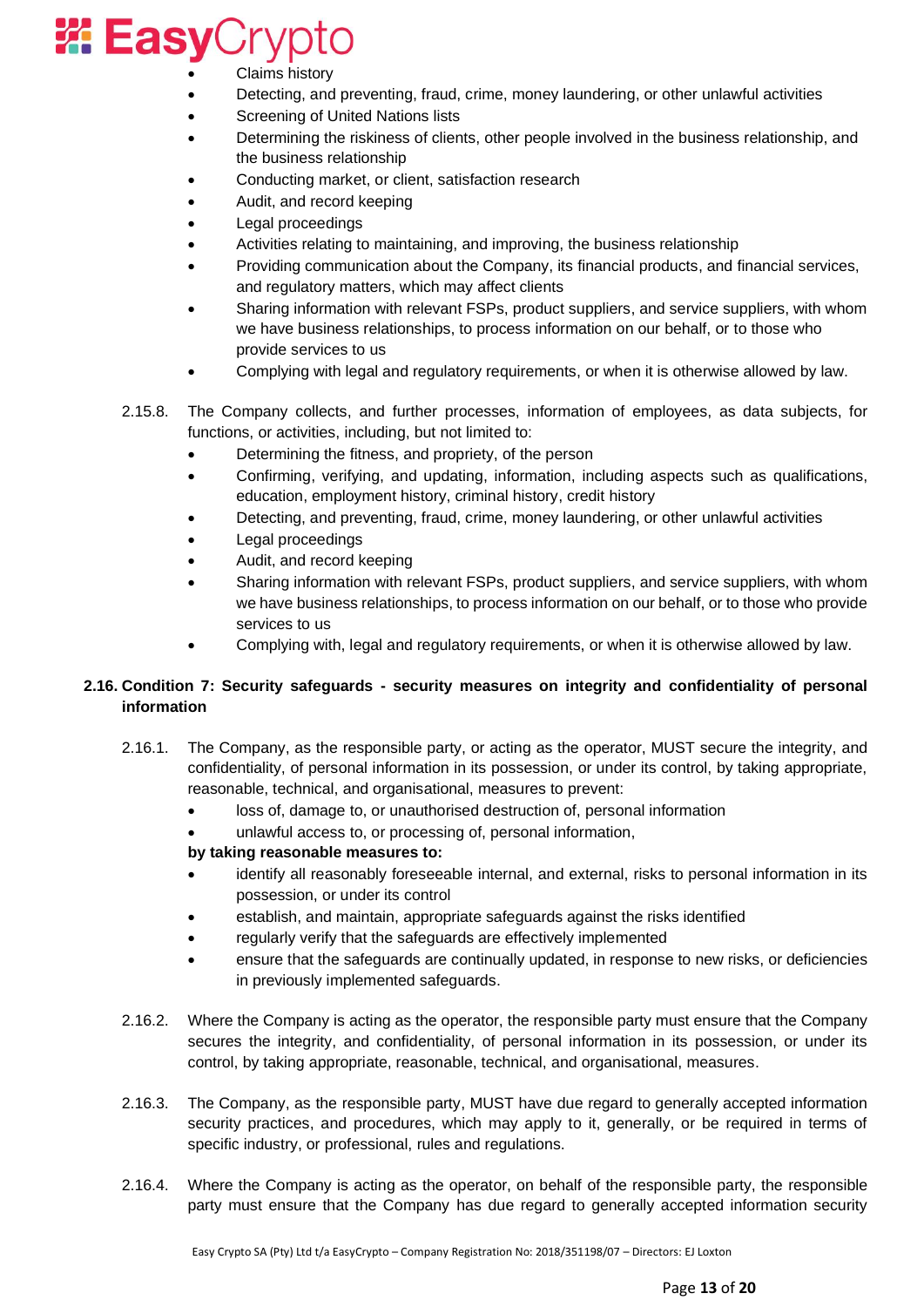

practices, and procedures, which may apply to it, generally, or be required in terms of specific industry, or professional, rules and regulations.

# **2.17. Condition 7: Security safeguards - information processed by operator, or person acting under authority**

- 2.17.1. Where the Company is acting as the operator, IT MUST:
	- only process the information with the knowledge, or authorisation, of the responsible party
	- treat personal information that comes to its knowledge, as confidential, and must not disclose it,

unless required by law, or during the proper performance of its duties.

## **2.18. Condition 7: Security safeguards - security measures regarding information processed by operator**

- 2.18.1. Where the Company is acting as the operator, the responsible party must, in terms of the written contract between the responsible party, and the Company, ensure that the Company establishes, and maintains, the required security measures.
- 2.18.2. Where the Company is acting as the operator, IT MUST notify the responsible party immediately, where there are reasonable grounds to believe that the personal information of a data subject has been accessed, or acquired, by any unauthorised person.

## **2.19. Condition 7: Security safeguards - notification of security compromises**

- 2.19.1. Where the Company is the responsible party, and there are reasonable grounds to believe that the personal information of a data subject has been accessed, or acquired, by any unauthorised person, it MUST NOTIFY (in writing):
	- Regulator
	- data subject, unless the identity of the data subject cannot be established,

as soon as reasonably possible, after the discovery of the compromise, considering the legitimate needs of law enforcement, or any measures reasonably necessary to determine the scope of the compromise, and to restore the integrity of the Company's information system.

- 2.19.2. The Company, as the responsible party, may only delay notifying the data subject, IF a public body, responsible for the prevention, detection, or investigation, of offences, or the Regulator, determines that notification will impede a criminal investigation, by the public body.
- 2.19.3. Where the Company is acting as the operator, IT MUST immediately notify the responsible party, and provide the responsible party with the required information, so the responsible party can notify the Regulator, and the data subject.
- 2.19.4. The Company MUST notify, in writing, the data subject, about a personal information compromise, in at least one (1) of the following ways:
	- mailed to the data subject's last known physical, or postal, address
	- sent by e-mail to the data subject's last known e-mail address
	- placed in a prominent position on the website of the responsible party
	- published in the news media
	- as may be directed by the Regulator.
- 2.19.5. The Company MUST ensure that the notification to the data subject provides sufficient information to allow the data subject to take protective measures against the potential consequences of the personal information compromise, including:
	- description of the possible consequences of the security compromise
	- description of the measures that the responsible party intends to take, or has taken, to address the security compromise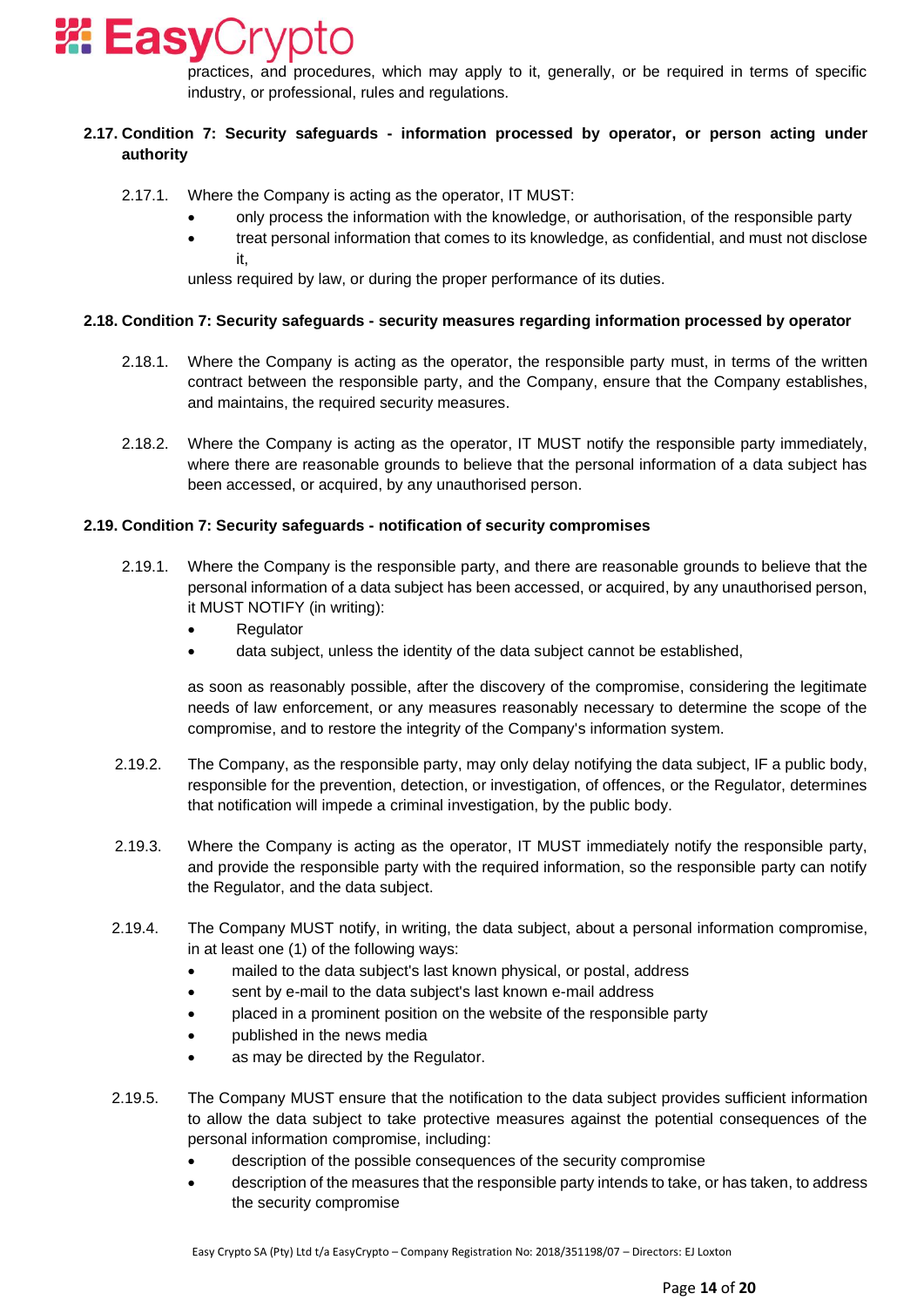

- recommendation about the measures to be taken by the data subject, to mitigate the possible adverse effects of the security compromise
- if known to the responsible party, the identity of the unauthorised person, who may have accessed, or acquired, the personal information.
- 2.19.6. The Company, as the responsible party, MUST publicise, in a way specified by the Regulator, a personal information compromise, if directed to do so, by the Regulator.
	- The Regulator will direct a responsible party to publicise a personal data compromise, if it has reasonable grounds to believe that the publicity would protect a data subject, who may be affected by the compromise.

## **2.20. Condition 8: Data subject participation – access to personal information**

- 2.20.1. A data subject that provides the Company with adequate proof of identity, may ask the Company, as the responsible party, to confirm, free of charge, whether, or not, the Company holds personal information about the data subject.
- 2.20.2. A data subject that provides the Company with adequate proof of identity, may ask the Company, as the responsible party, for the record, or a description, of the personal information about the data subject, held by the Company, including information about the identity of all third parties, or categories of third parties, who have, or have had, access to the information:
	- within a reasonable time
	- at a prescribed fee, if any
	- in a reasonable way, and format
	- in a form that is generally understandable.
- 2.20.3. If the Company communicates personal information to a data subject, in response to a request from the data subject, it MUST advise the data subject of their right to request their personal information to be corrected.
- 2.20.4. If the Company, as the responsible party, requires a data subject making a request, to pay a fee for services provided to the data subject, to enable the responsible party to respond to a request, the Company:
	- must give the applicant a written estimate of the fee, before providing the services
	- may require the applicant to pay a deposit for all, or part, of the fee.
- 2.20.5. The Company, as the responsible party, MAY, OR MUST, refuse, as the case may be, to disclose information requested by the data subject, to which the grounds for refusal of access to records are set out in the applicable sections of the PAIA.
	- Refer to the PAIA manual for details.
- 2.20.6. The Company, as the responsible party, must apply the applicable provisions of the PAIA, for access to health, or other, records.
	- **Refer to the PAIA manual for details.**
- 2.20.7. Where a data subject requests access to personal information, and part of that information MAY, OR MUST, be refused, in terms of the PAIA, the Company MUST disclose all other parts of the requested information.
- 2.20.8. The Company will take reasonable steps to confirm a data subject's identity, before providing details of their personal information.

## **2.21. Condition 8: Data subject participation – correction of personal information**

2.21.1. A data subject may, using the prescribed Form 2, request the Company, as the responsible party, to: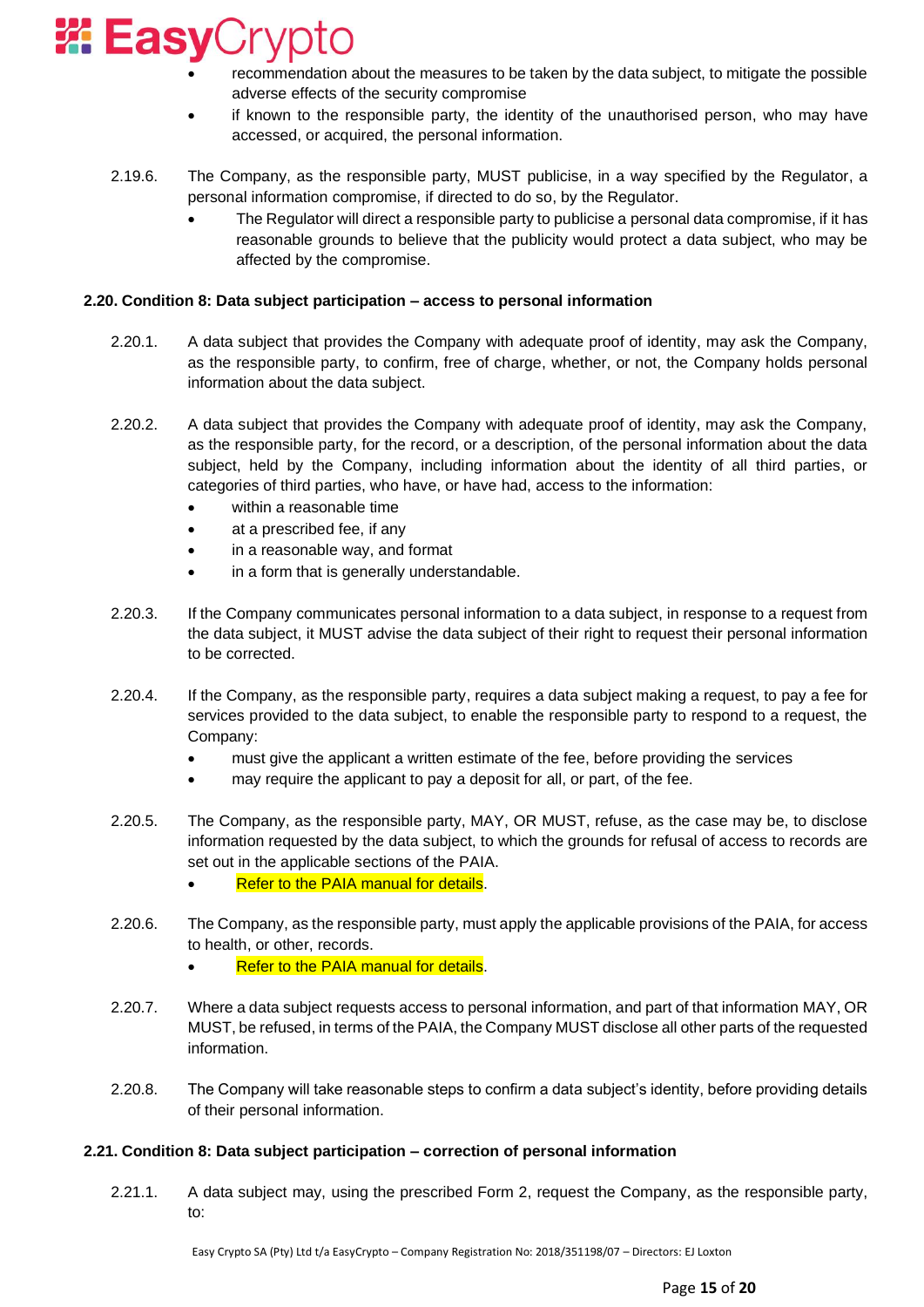

- correct, or delete, personal information about the data subject, in its possession, or under its control, which is inaccurate, irrelevant, excessive, out of date, incomplete, misleading, or obtained unlawfully
- destroy, or delete, a record of personal information about the data subject, which the Company, as the responsible party, is no longer authorised to retain, because it is no longer necessary for achieving the purpose for which the information was collected, or subsequently processed
- 2.21.2. Where the Company, as the responsible party, receives a request to correct, or delete, personal information, it MUST, as soon as reasonably practicable:
	- correct the information
	- destroy, or delete, the information
	- provide the data subject, to their satisfaction, with credible evidence, in support of the information
	- where agreement cannot be reached between the Company, and the data subject, and if the data subject requests, take steps that are reasonable, in the circumstances, to attach to the information in a way that it will always be read with the information, an indication that a correction of the information has been requested, but has not been made
- 2.21.3. Where the Company, as the responsible party, has taken steps that result in a change to the data subject's personal information, and the changed information has an impact on decisions that have been, or will be, taken in respect of the data subject in question, it MUST, if reasonably practicable, inform each person, or body, or responsible party, to whom the personal information has been disclosed of those steps.
- 2.21.4. The Company, as responsible party, MUST notify a data subject, who has made a request to correct, or delete, their personal information, of the action taken, due to the request.
- 2.21.5. The Company will take reasonable steps to confirm a data subject's identity, before correcting, or deleting, their personal information.

## **2.22. Condition 8: Data subject participation – manner of access**

- 2.22.1. The Company MUST consider that the provisions of the PAIA, about the form of requests, apply to requests for access to personal information.
	- **Refer to the PAIA manual for details.**
- 2.22.2. The Company should ensure that requests from data subjects are received, using the prescribed forms, for the type of request, as prescribed by the Regulator.

## **2.23. Processing of special personal information**

- 2.23.1. The Company, as the responsible party, **MAY NOT process personal information about**:
	- religious, or philosophical, beliefs, race, or ethnic, origin, trade union membership, political persuasion, health, or sex, life, or biometric information, of a data subject
	- criminal behaviour of a data subject, to the extent that the information relates to:
		- o alleged commission by a data subject, of an offence
		- $\circ$  proceedings about an offence allegedly committed by a data subject, or the disposal of the proceedings,

## **UNLESS the prohibition on processing special personal information does not apply**.

- 2.23.2. The Company must be aware that the prohibition on processing special personal information DOES NOT APPLY, IF the:
	- processing is carried out with the consent of a data subject
	- processing is necessary for the establishment, exercise, or defence, of a right, or obligation, in law
	- Easy Crypto SA (Pty) Ltd t/a EasyCrypto Company Registration No: 2018/351198/07 Directors: EJ Loxton • processing is necessary to comply with an obligation of international public law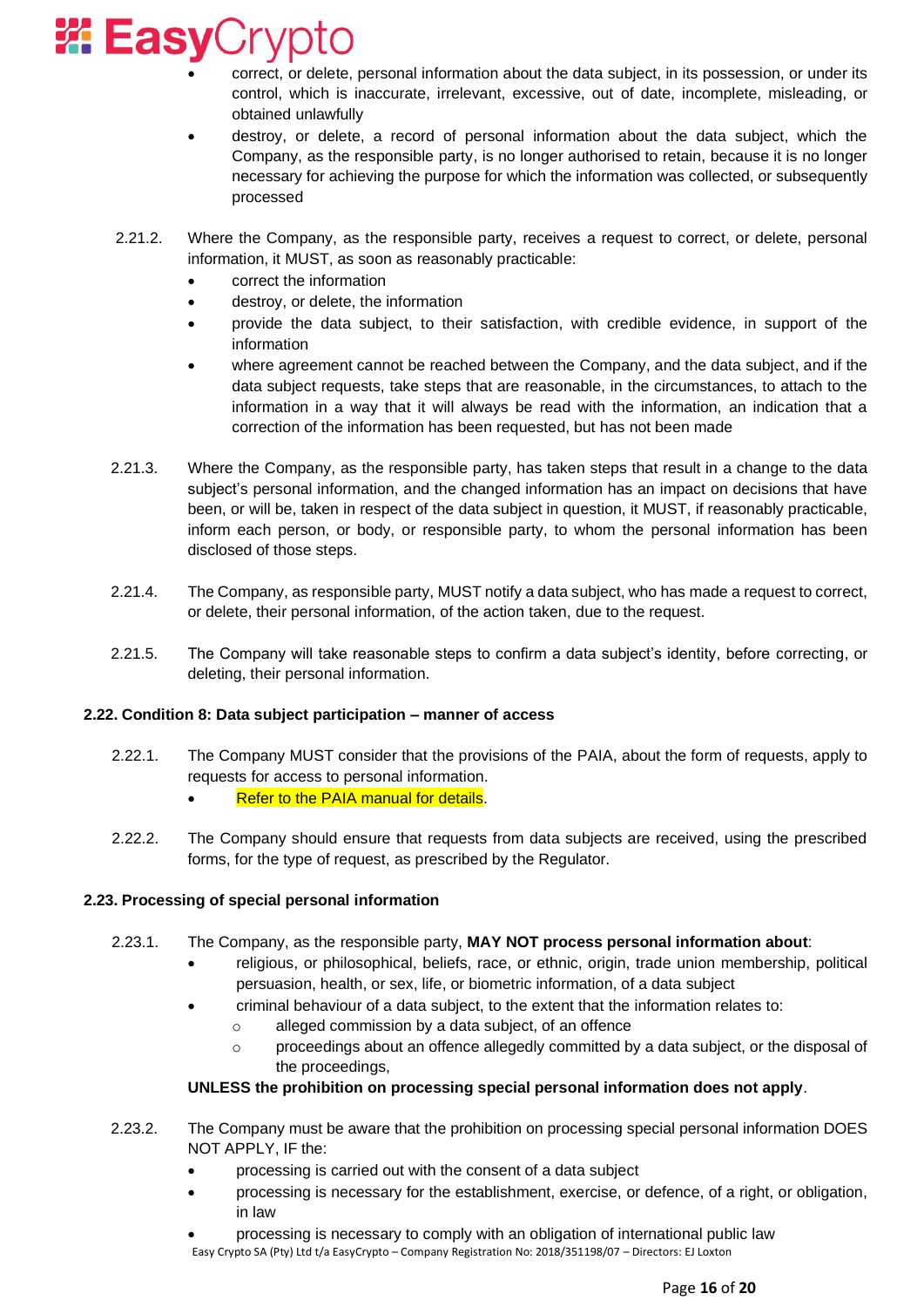

- processing is for historical, statistical, or research, purposes, to the extent that:
	- o purpose serves a public interest, and the processing is necessary for the purpose concerned
	- $\circ$  it appears to be impossible, or would involve a disproportionate effort, to ask for consent,

and sufficient guarantees are provided for, to ensure that the processing does not adversely affect the individual privacy of the data subject, to a disproportionate extent

- information has deliberately been made public by the data subject
- provisions applicable to obtaining authorisation about a data subject's religious, or philosophical, beliefs, or criminal behaviour, or biometric information, are complied with, as applicable to the case.
- 2.23.3. The Company, as the responsible party, may apply to the Regulator, to process special personal information, if the processing is in the public interest, and if appropriate safeguards have been put in place, to protect the personal information of the data subject.
	- The Regulator may approve the application, but may impose reasonable conditions related to the authorisation.
- 2.23.4. The Company may process personal information about a **data subject's race, or ethnic, origin, IF** the processing is carried out to:
	- identify data subjects, and **only when this is essential to identify data subjects**; AND
	- comply with laws, and other measures, designed to **protect, or advance, persons, or categories of persons, disadvantaged by unfair discrimination**.
- 2.23.5. The Company may process personal information about a **data subject's health, or sex life**, IF it is a:
	- medical professional, healthcare institution, or facility, or social service, IF the processing is necessary for the proper treatment, and care, of the data subject, or for the administration of the institution, or professional practice;
	- **insurance company**, medical scheme, **medical scheme administrator**, and managed healthcare organisation, if the processing is necessary for:
		- o assessing the risk to be insured by the insurance company, or covered by the medical scheme, and the data subject has not objected to the processing;
		- o the performance of an insurance, or medical scheme, agreement; or
		- o the enforcement of contractual rights and obligations;
	- school, if the processing is necessary to provide special support for pupils, or making special arrangements in connection with their health, or sex life;
	- public, or private, body managing the care of a child, if the processing is necessary for the performance of its lawful duties;
	- public body, if the processing is necessary for the implementation of prison sentences, or detention measures; or
	- **administrative body**, **pension fund**, **employer**, or **institution working for them**, if the processing is necessary for:
		- o the implementation of the provisions of laws, pension regulations, or collective agreements, which create rights dependent on the health, or sex life, of the data subject; or
		- o the reintegration of, or support for, workers, or persons, entitled to benefit in connection with sickness, or work, incapacity.
- 2.23.6. Where the Company may process personal information about a data subject's health, or sex life, the information may only be processed by responsible parties, subject to an obligation of confidentiality, by virtue of office, employment, profession, or legal, provision, or established by a written agreement between the responsible party and the data subject.
- Easy Crypto SA (Pty) Ltd t/a EasyCrypto Company Registration No: 2018/351198/07 Directors: EJ Loxton 2.23.7. Where the Company may process information about a data subject's health, or sex life, and is not subject to an obligation of confidentiality, by virtue of office, profession, or legal, provision, it must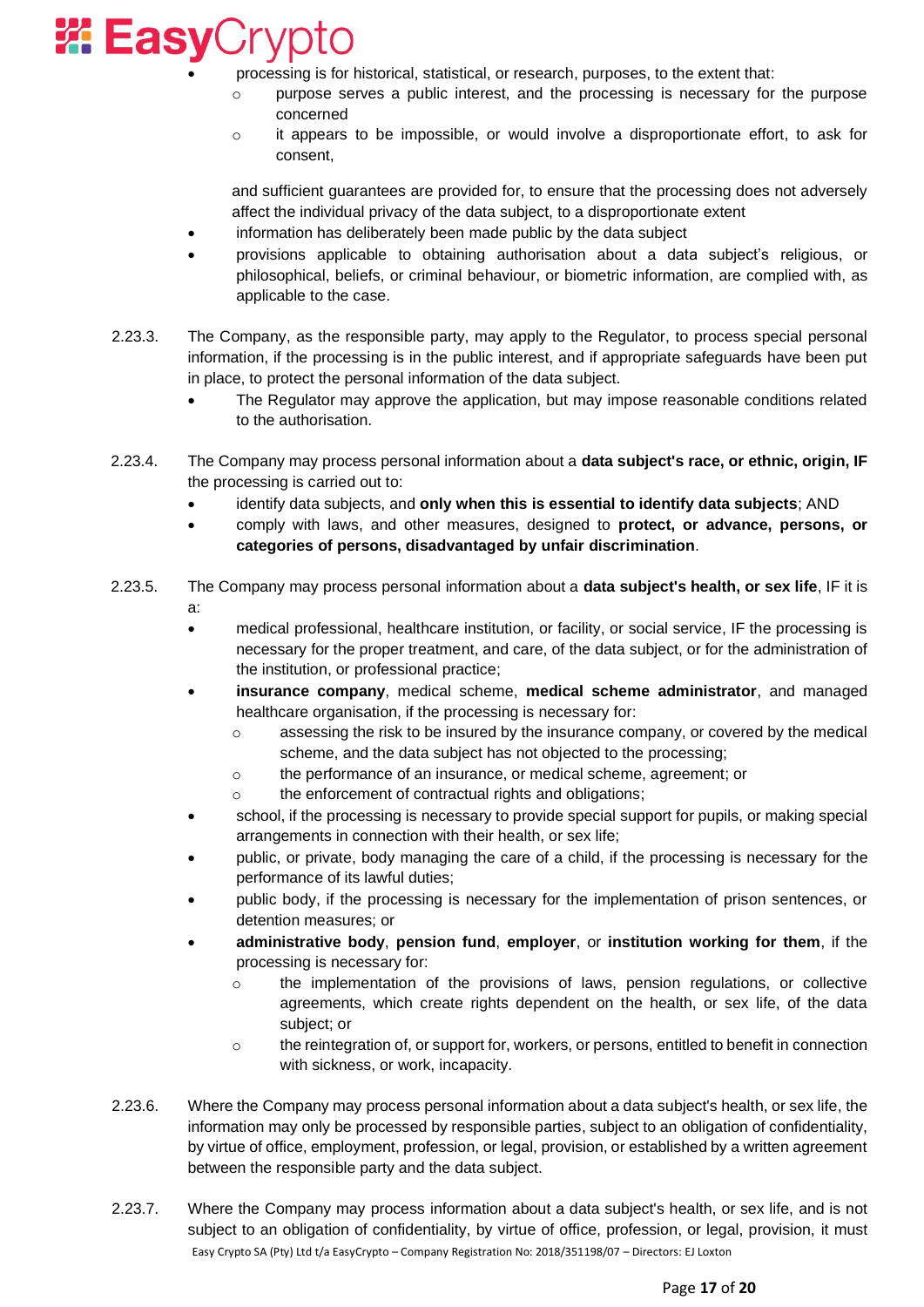

treat the information as confidential, unless it is required by law, or in connection with its duties to communicate the information to other parties, who are authorised to process the information.

- 2.23.8. The prohibition on processing any of the categories of special personal information, does not apply, IF it is necessary to supplement the processing of personal information about a data subject's health, with a view to the proper treatment, or care, of the data subject.
- 2.23.9. Personal information about inherited characteristics may not be processed for a data subject from whom the information has been obtained, UNLESS:
	- a serious medical interest prevails; or
	- the processing is necessary for historical, statistical, or research, activity.
- 2.23.10. The Company may process personal information about a **data subject's criminal behaviour, or biometric information, IF** it is a body charged by law with applying criminal law, or IF it is a responsible party, who has obtained the information in accordance with the law.
- 2.23.11. Where the Company may process personal information about its **employees' criminal behaviour, or biometric information**, it must be done in accordance with the rules established in compliance with labour legislation.
- 2.23.12. The prohibition on processing any of the categories of special personal information, does not apply, IF it is necessary to supplement the permitted processing of information about criminal behaviour, or biometric information.

## **2.24. Processing of personal information of children**

2.24.1. The Company, as the responsible party, **MAY NOT process personal information of children**,

## **UNLESS the prohibition on processing the personal information of children does not apply.**

## 2.24.2. The Company, as the responsible party, **MAY process personal information of children, IF** it is:

- **carried out with the prior consent of the legal guardian** (competent person);
- necessary to establish, exercise, or defend, a right, or obligation, in law;
- necessary to comply with an obligation of international public law;
- for historical, statistical, or research, purposes, to the extent that:
	- o the purpose serves a public interest, and the processing is necessary for the purpose concerned;
	- o it appears to be impossible, or would involve a disproportionate effort, to ask for consent,

and sufficient guarantees are provided for, to ensure that the processing does not adversely affect the individual privacy of the child, to a disproportionate extent;

- personal information, which has deliberately been made public by the child, with the consent of the legal guardian (competent person).
- 2.24.3. The Company will obtain consent from the competent person (legal guardian) of children, BEFORE processing children's information.

## **2.25. Disclosure of personal information**

- 2.25.1. The Company may disclose a data subject's personal information to any of the Company's associates, relevant product suppliers, and relevant third-party service providers. The Company has agreements in place, to ensure compliance with the confidentiality, and privacy, conditions.
- 2.25.2. The Company may share a data subject's personal information with, and obtain information about a data subject from, third parties, but only for the reasons specified in this Policy.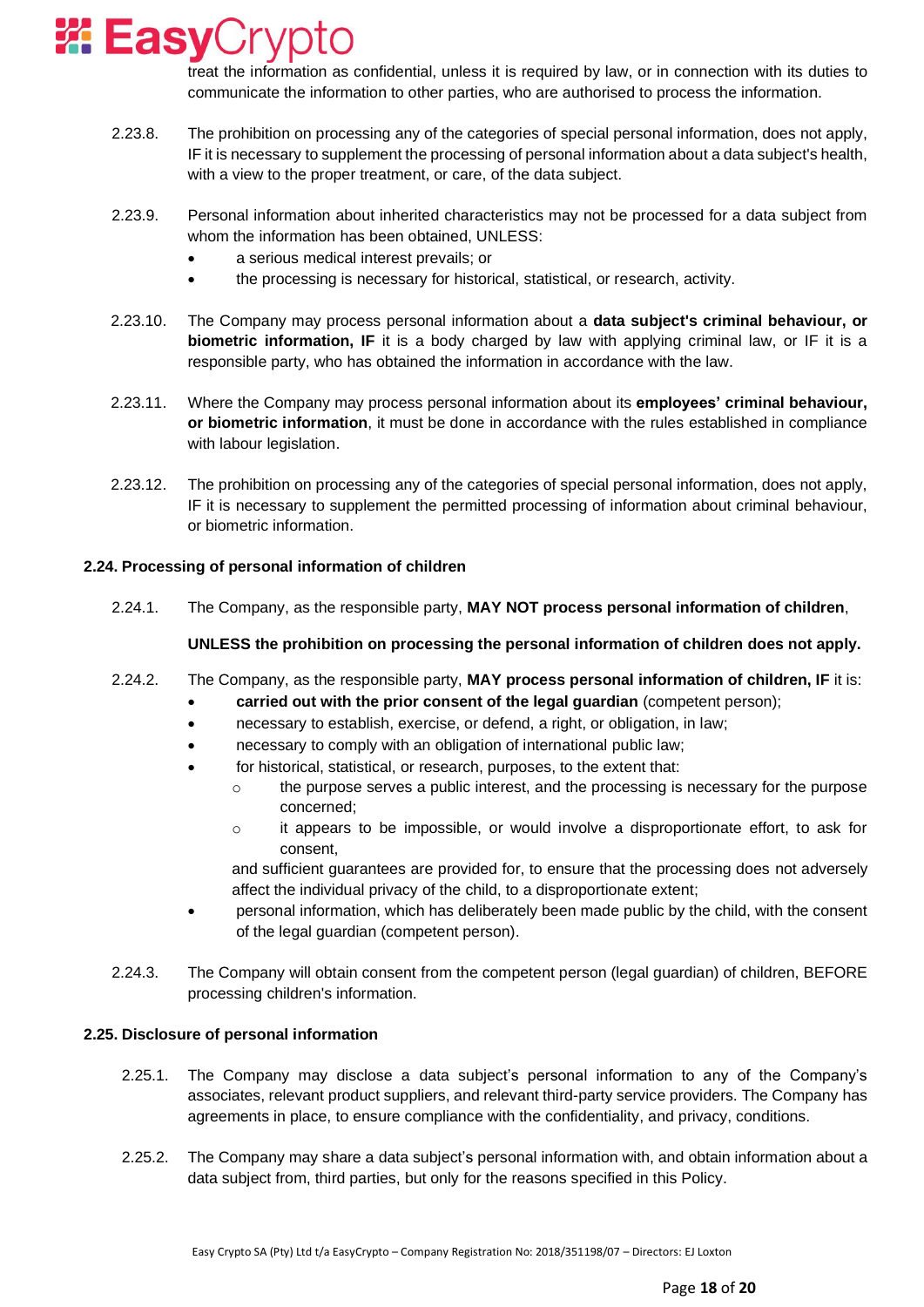

2.25.3. The Company may disclose a data subject's information where it has a duty, or a right, to disclose the information in terms of applicable legislation, the law, or where it may be deemed necessary, to protect the rights of the Company.

## **2.26. Safeguarding personal information**

- 2.26.1. Personal information of data subjects must be adequately protected. The Company continuously reviews its security controls, and processes, to ensure that personal Information is secure.
- 2.26.2. The Company is a responsible party that is a juristic person, and a private body. Therefore, the information officer must be the chief executive officer of the Company, or a person duly authorised by the chief executive officer.
- 2.26.3. The chief executive officer has authorised **himself** as the information officer, whose contact details are reflected elsewhere in this Policy, and who is responsible for compliance with the conditions of the lawful processing of personal information, and other provisions of the POPIA, and the regulations thereto.
- 2.26.4. This Policy has been put in place throughout the Company, and training about this Policy, and the POPIA, will be provided to employees regularly.
- 2.26.5. Each new employee must sign an employment contract, containing relevant consent clauses for the use and storage of employee personal information, or any other action required, in terms of the POPIA.
- 2.26.6. Current employees must sign an addendum to their employment contracts, containing relevant consent clauses for the use and storage of employee personal information, or any other action required, in terms of the POPIA, if the relevant clauses are not included in the employment contracts.
- 2.26.7. Archived client personal information is stored **kinsert details of how and where archived client personal information information>**. Access to retrieve the archived personal information is restricted to individuals authorised by the information officer.
- 2.26.8. The agreements that the Company has in place with its responsible parties, product suppliers, and third-party service providers, must stipulate that the responsible parties, product suppliers, and thirdparty service providers, are responsible for complying with the POPIA, and the regulations thereto.
- 2.26.9. Electronic files, and data, are backed up daily.
- 2.26.10. **<Insert the full name or designation of the responsible person>** is responsible for system security, which protects third party access and physical threats. The **sinsert the name of the responsible team/department>** is responsible for Electronic Information Security.

#### **2.27. Access to, and correction of, personal information**

#### 2.27.1. **Information officer contact details**

| Full name:          | Earle John Loxton |
|---------------------|-------------------|
| Email address:      | earle@dcx10.com   |
| Telephone number/s: | +27 82 852 0503   |

## 2.27.2. **Deputy information officer contact details**

| Full name:          | Jonathan Alexander Marais |
|---------------------|---------------------------|
| Email address:      | jonathan@dcx10.com        |
| Telephone number/s: | +27 84 650 0999           |